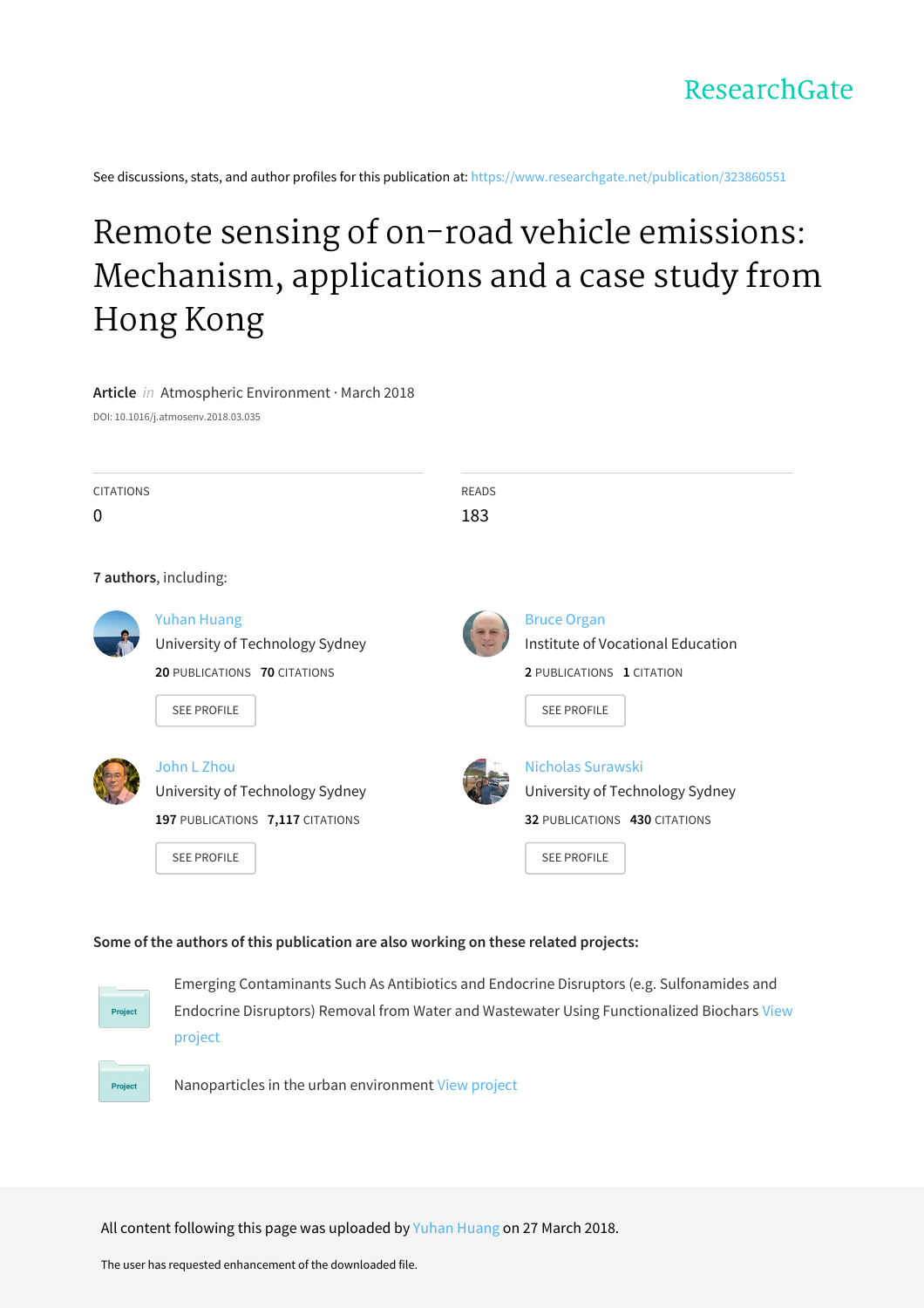Contents lists available at [ScienceDirect](http://www.sciencedirect.com/science/journal/13522310)

# Atmospheric Environment

journal homepage: [www.elsevier.com/locate/atmosenv](https://www.elsevier.com/locate/atmosenv)

Review article

# Remote sensing of on-road vehicle emissions: Mechanism, applications and a case study from Hong Kong

Yuh[a](#page-1-0)n Huang<sup>a</sup>, Bruce Organ<sup>a,[b](#page-1-1)</sup>, John L. Zhou<sup>[a,](#page-1-0)\*</sup>, Ni[c](#page-1-3) C. Surawski<sup>a</sup>, Guang Hong<sup>c</sup>, E[d](#page-1-4)ward F.C. Chan $^{\rm b}$  $^{\rm b}$  $^{\rm b}$ , Yat Shing Yam $^{\rm d}$ 

<span id="page-1-1"></span><span id="page-1-0"></span><sup>a</sup> School of Civil and Environmental Engineering, University of Technology Sydney, NSW 2007, Australia <sup>b</sup> Jockey Club Heavy Vehicle Emissions Testing and Research Centre, Vocational Training Council, Hong Kong

<span id="page-1-3"></span><sup>c</sup> School of Mechanical and Mechatronic Engineering, University of Technology Sydney, NSW 2007, Australia

<span id="page-1-4"></span><sup>d</sup> Environmental Protection Department, The Government of the Hong Kong Special Administrative Region, Hong Kong

# ARTICLE INFO

Keywords: Remote sensing On-road vehicle emissions High-emitter screening Emission factors Emission monitoring and control

# ABSTRACT

Vehicle emissions are a major contributor to air pollution in cities and have serious health impacts to their inhabitants. On-road remote sensing is an effective and economic tool to monitor and control vehicle emissions. In this review, the mechanism, accuracy, advantages and limitations of remote sensing were introduced. Then the applications and major findings of remote sensing were critically reviewed. It was revealed that the emission distribution of on-road vehicles was highly skewed so that the dirtiest 10% vehicles accounted for over half of the total fleet emissions. Such findings highlighted the importance and effectiveness of using remote sensing for in situ identification of high-emitting vehicles for further inspection and maintenance programs. However, the accuracy and number of vehicles affected by screening programs were greatly dependent on the screening criteria. Remote sensing studies showed that the emissions of gasoline and diesel vehicles were significantly reduced in recent years, with the exception of  $NO_x$  emissions of diesel vehicles in spite of greatly tightened automotive emission regulations. Thirdly, the experience and issues of using remote sensing for identifying highemitting vehicles in Hong Kong (where remote sensing is a legislative instrument for enforcement purposes) were reported. That was followed by the first time ever identification and discussion of the issue of frequent false detection of diesel high-emitters using remote sensing. Finally, the challenges and future research directions of on-road remote sensing were elaborated.

#### 1. Introduction

The exposure to poor air quality continues to be a critical issue concerning the public health worldwide. The World Health Organization [\(WHO, accessed 25.05.2017a](#page-17-0)) analysed the small and fine particulate matter (PM<sub>10</sub> and PM<sub>2.5</sub>) data of 795 cities in 67 countries during 2008–2013, and concluded that global urban air pollution levels had increased by 8% despite improvements in some regions. Generally, the lowest urban air pollution levels are reported in high-income countries but the highest in low- and middle-income countries. It was reported that 92% of the world population was living in places where air pollution exceeded the WHO air quality guideline levels in 2014 and caused approximately three million premature deaths globally in 2012 ([WHO, accessed 25.05.2017b\)](#page-17-1). A variety of anthropogenic and biogenic sources contribute to the air pollution problem such as transportation, power plants, manufacturing industries, bushfires, volcanoes and sea spray [\(Atkins et al., 2010](#page-15-0); [Mohsen et al., 2018\)](#page-17-2). Nowadays, on-road

vehicle emissions are often believed to be the single largest contributor of atmospheric pollutants ([Beaton et al., 1995](#page-15-1); [Franco et al., 2013](#page-16-0); [Pokharel et al., 2003;](#page-17-3) [Ropkins et al., 2009](#page-17-4)). However, it can take a long time to clearly identify the real major source of air pollution. For example, in the case of Los Angeles area which suffered severe air pollution since the turn of the 20th century ([Smith, 2013](#page-17-5)), where initially industrial sources were blamed, particularly oil refineries, chemical plants and power plants. The USA's first air pollution control district was established in Los Angeles in 1946 to address industrial pollution, but ignored automobile emissions ([Van Vorst and George, 1997](#page-17-6)). Later Professor Haagen-Smit at the California Institute of Technology reported that the Los Angeles smog was caused by the complex photochemical reactions of organic compounds (mostly hydrocarbons from gasoline) and  $NO<sub>x</sub>$  which were emitted by motor vehicles as well as the petroleum industry and solvent use [\(Haagen-Smit, 1962\)](#page-16-1). Finally, the scientific community started to realise that automotive emissions were responsible for approximately half of the air pollution in the Los

E-mail address: [junliang.zhou@uts.edu.au](mailto:junliang.zhou@uts.edu.au) (J.L. Zhou).

<https://doi.org/10.1016/j.atmosenv.2018.03.035> Received 6 September 2017; Received in revised form 12 March 2018; Accepted 18 March 2018

Available online 19 March 2018 1352-2310/ © 2018 Elsevier Ltd. All rights reserved.





Check for<br>updates

<span id="page-1-2"></span><sup>∗</sup> Corresponding author.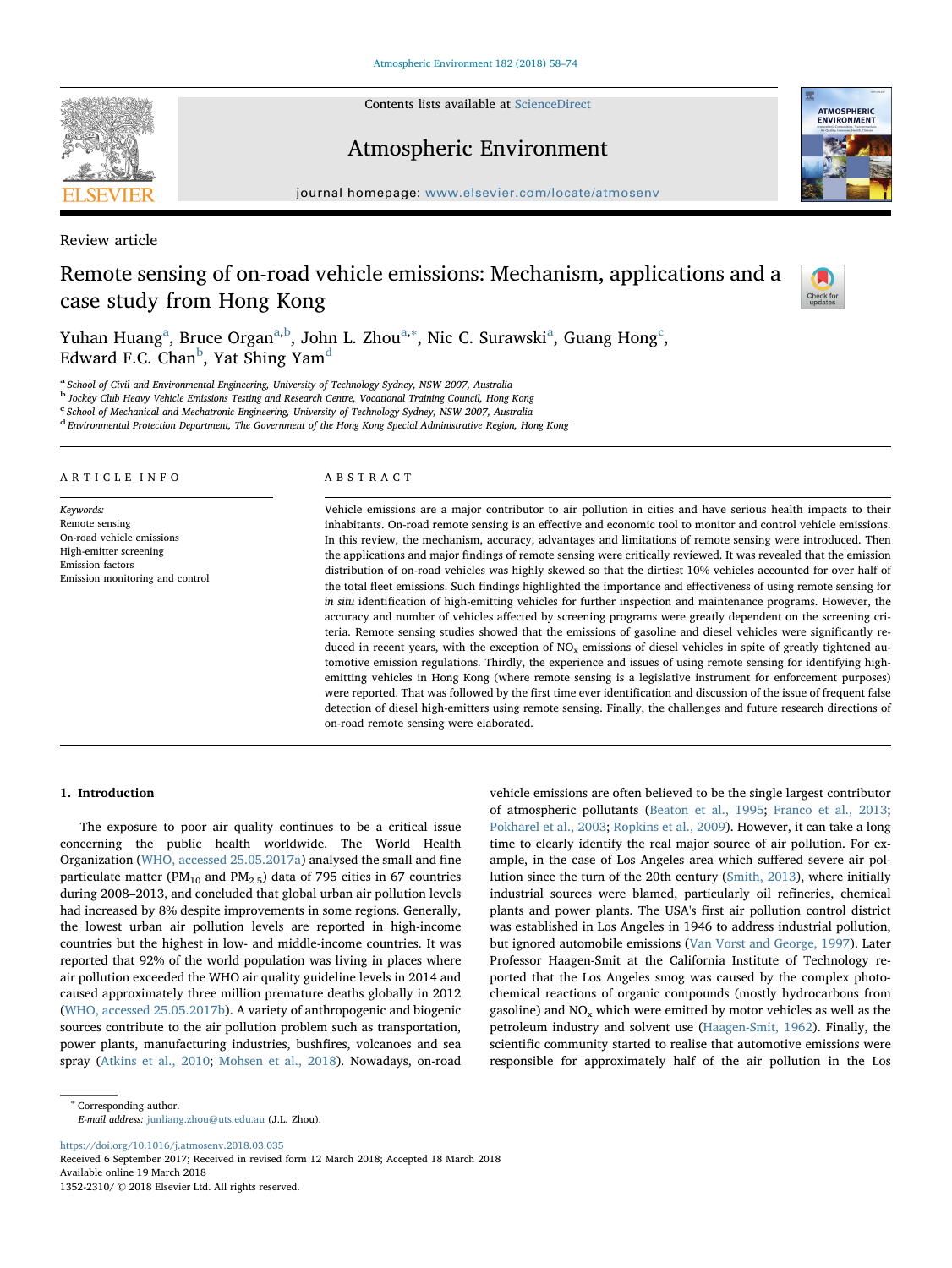| <b>Nomenclatures</b> |  |
|----------------------|--|
|                      |  |
|                      |  |
|                      |  |
|                      |  |
|                      |  |
|                      |  |
|                      |  |
|                      |  |
|                      |  |
|                      |  |

#### Angeles area [\(Van Vorst and George, 1997\)](#page-17-6).

Great efforts have been made to reduce vehicle exhaust emissions and to meet increasingly stringent air quality standards. [Fig. 1](#page-2-0) shows the Euro 1–6 emission standards for diesel passenger cars. The emission regulations have been tightened greatly during the past two and half decades. For example, the  $NO<sub>x</sub>$  emission limit of diesel passenger cars was 0.50 g/km in the Euro 3 standards ([European Parliament and](#page-16-2) [Council, 1998\)](#page-16-2), which was reduced to 0.08 g/km in the Euro 6 standards [\(European Commission, 2012\)](#page-16-3). However, the expected reduction in NO<sub>2</sub> concentration at road sites was not observed with more stringent vehicle emission standards ([Carslaw et al., 2011\)](#page-16-4). Recent studies showed that  $\mathrm{NO_x}$  emissions of diesel cars under real-world conditions changed little or even increased for post Euro 3 stages ([Carslaw et al.,](#page-16-4) [2011;](#page-16-4) [Carslaw and Rhys-Tyler, 2013;](#page-16-5) [Chen and Borken-Kleefeld, 2014](#page-16-6); [Pujadas et al., 2017](#page-17-7)). This occurred because these emission standards were implemented in predefined laboratory testing cycles using chassis or engine dynamometers, such the New European Driving Cycle (NEDC) and Federal Test Procedure (FTP) which did not reflect realworld driving conditions (and hence emissions) accurately. In addition, testing was conducted on new or well-maintained engines/vehicles which ignored the effect of deterioration of engine and after-treatment systems on vehicle performance ([Ropkins et al., 2009](#page-17-4)). Moreover, automotive manufacturers may only optimise vehicle fuel economy and emissions within these homologation cycles to obtain the certification to enter a specific market. Therefore, a number of techniques have been developed to measure vehicle emissions under real-world driving conditions in recent years, such as on-road remote sensing, exhaust plume chasing, portable emissions measurement system (PEMS), tunnel and roadside ambient measurements ([Borken-Kleefeld, 2013;](#page-16-7) [Franco et al.,](#page-16-0) [2013;](#page-16-0) [Ropkins et al., 2009](#page-17-4)). Although they may be less accurate or repeatable than laboratory testing, real-world emission measurements play an important role in identifying the gap between laboratory and real-world emissions, and in controlling automotive emissions.

[Table 1](#page-3-0) compares the mechanism, advantages and disadvantages of different on-road emission measurement techniques. PEMS directly measures the absolute emissions of the target vehicles by carrying a set of emission measurement instruments on-board (Rašić [et al., 2017](#page-17-8)), with the highest accuracy compared with other on-road measurement techniques. Similarly, plume chasing measures the emissions of the target vehicle, but with the measurement instruments installed on a laboratory vehicle or trailer that follows the vehicle being tested ([Lau](#page-16-8) [et al., 2015\)](#page-16-8). The main advantage of PEMS and plume chasing is that they can measure a long series of emission data under a wide range of real-world driving conditions, including some that would be difficult to replicate in laboratory (e.g. large road gradients and large heavy-duty vehicles). However, PEMS and plume chasing measurements are expensive and cannot be used for large numbers of vehicles. Additionally, the extra heavy weight of PEMS may bias the measurements (especially for light vehicles) and the accuracy of plume chasing is significantly reduced. On the other hand, tunnel and ambient measurements offer the ability to measure emissions of a large number of vehicles. Tunnel technique measures the ambient pollutant concentrations at the tunnel entrance and exit [\(Smit et al., 2017\)](#page-17-9). Emission factors (EFs) are

| LPG         | Liquefied petroleum gas                                        |
|-------------|----------------------------------------------------------------|
| $M_{\rm p}$ | Molecular weight of pollutant P                                |
| NEDC.       | New European Driving Cycle                                     |
| <b>PEMS</b> | Portable emissions measurement system                          |
| PM.         | Particulate matter                                             |
| TWC         | Three-way catalyst                                             |
| UV          | Ultraviolet                                                    |
| VSP         | Vehicle specific power                                         |
| $Q_{\rm p}$ | Concentration ratio of pollutant P over $CO2$                  |
|             |                                                                |
|             |                                                                |
|             | calculated from the concentration difference combined with tun |

concentration difference, combined with tunnel features (e.g. tunnel length, cross area), traffic conditions and wind. Ambient technique measures the ambient pollutant concentrations at urban roadside sites ([Ke et al., 2013\)](#page-16-9). However, tunnel and ambient techniques cannot determine the emissions of specific vehicle classes or individual vehicles due to the nature of indirect measurements. Moreover, non-exhaust emissions are also measured with vehicle emissions with tunnel and ambient techniques. On-road remote sensing combines the advantages of the aforementioned four techniques, which can measure the emissions of typically thousands of vehicles daily and resolve the emissions for both individual vehicles and specific vehicle classes. Moreover, remote sensing is the most economic technique among them on a cost per vehicle basis ([Burgard et al., 2006a](#page-16-10)). These advantages make remote sensing an ideal tool for a variety of applications, such as monitoring real-world fleet emissions, identifying highemitting vehicles for inspection and maintenance (I/M) programs, and assessing the effectiveness of emission control programs and technologies.

On-road remote sensing technique was developed in the Fuel Efficiency Automobile Test (FEAT) program by the University of Denver in the late 1980s ([Stedman and Bishop, 1990](#page-17-10)). It measures the concentration ratios of pollutants over  $CO<sub>2</sub>$  in the exhaust plume of a passing vehicle. Remote sensing initially only measured the CO ratio ([Bishop et al., 1989;](#page-16-11) [Stedman, 1989](#page-17-11)), which aimed to identify the richburning (high CO) vehicles and then tune or repair them to more stoichiometric (more efficient) vehicles. The measurement capacities of HC [\(Zhang et al., 1993](#page-17-12)), NO [\(Bishop and Stedman, 1996](#page-16-12); [Popp et al.,](#page-17-13) [1999a\)](#page-17-13), PM (represented by particle opacity) [\(Stedman and Bishop,](#page-17-14)  $2002$ ), and NO<sub>2</sub>, SO<sub>2</sub> and NH<sub>3</sub> [\(Burgard et al., 2006d](#page-16-13)) were developed soon after. Remote sensing can measure instantaneous emission ratios

<span id="page-2-0"></span>

Fig. 1. Trajectories of the European emission standards for diesel passenger cars.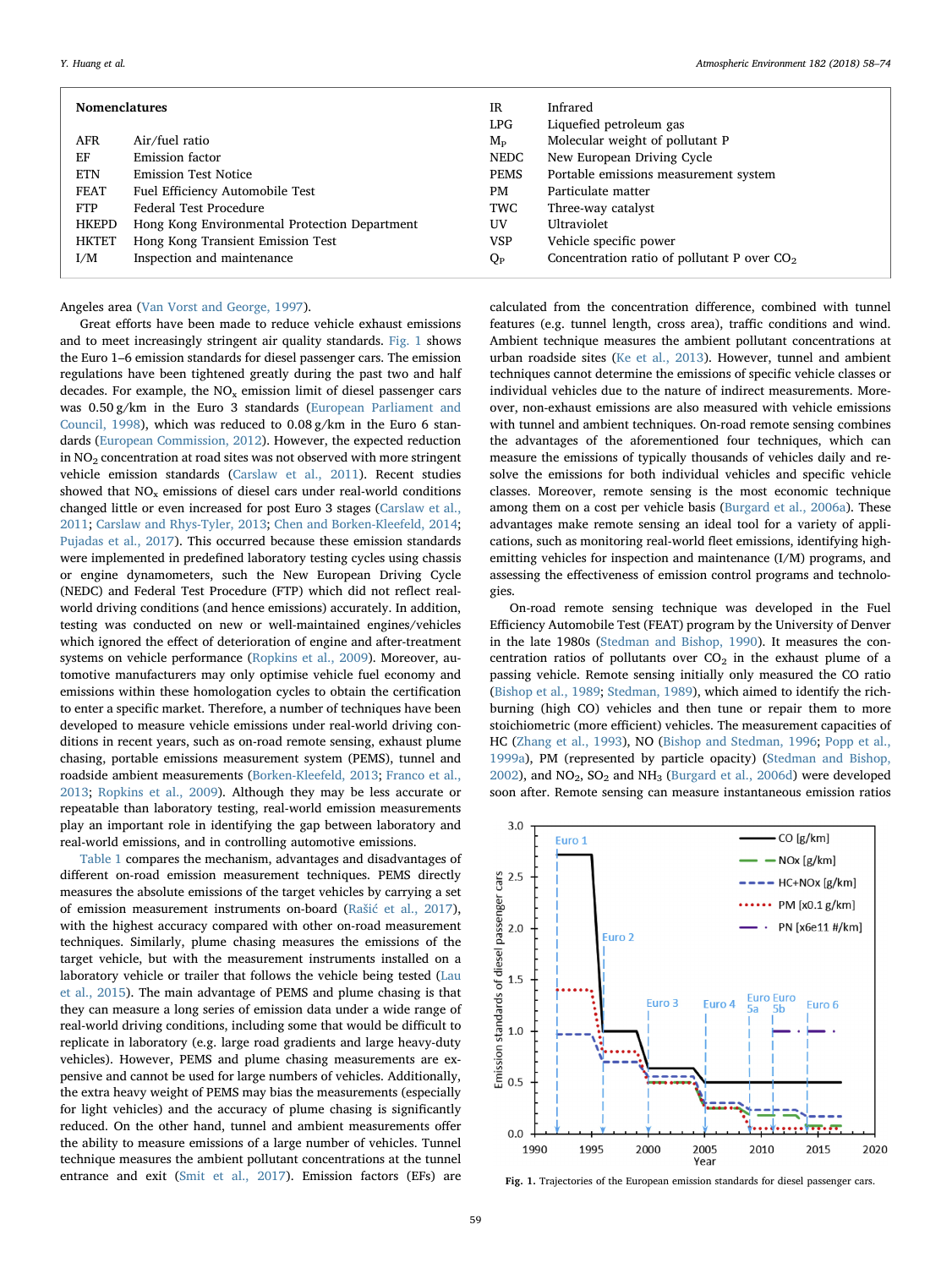<span id="page-3-0"></span>Comparison of vehicle emission measurement techniques under real-world driving conditions.

| Technique           | Method                                                                                                  | Advantage                                                                                         | Disadvantage                                                                                                                                                                                                               |
|---------------------|---------------------------------------------------------------------------------------------------------|---------------------------------------------------------------------------------------------------|----------------------------------------------------------------------------------------------------------------------------------------------------------------------------------------------------------------------------|
| <b>PEMS</b>         | Measures target vehicle emissions by carrying measurement<br>instruments on-board                       | High accuracy<br>Emission data of a journey<br>Individual vehicles &<br>vehicle classes           | Small sample size<br>Extra weight of PEMS may bias the measurements,<br>especially for light vehicles                                                                                                                      |
| Plume chasing       | Measures target vehicle emissions by a following laboratory<br>vehicle carrying measurement instruments | Emission data of a journey<br>Individual vehicles &<br>vehicle classes                            | Small sample size<br>Limited speed and minimum distance for safety                                                                                                                                                         |
| Tunnel measurement  | Measures pollutant concentrations at tunnel's entrance and exit                                         | Large sample size<br>Well-defined wind                                                            | Difficult to determine emissions of specific vehicle<br>classes or individual vehicles<br>Limited driving conditions (steady speed)<br>Induced wind by large vehicles<br>Non-exhaust emissions (e.g., tyre and brake wear) |
| Ambient measurement | Measures ambient pollutant concentrations at roadside                                                   | Large sample size                                                                                 | Difficult to determine emissions of specific vehicle<br>classes or individual vehicles<br>Non-exhaust emissions (e.g., household and industry)<br>Indirect measurements                                                    |
| Remote sensing      | Measures vehicle emissions when passing through IR and UV<br>beams on-road                              | Large sample size<br>Individual vehicles &<br>vehicle classes<br>Cheapest on per vehicle<br>basis | Only measures ratios of pollutants over $CO2$<br>Emission data measured in half a second<br>Limitations in site selection (positive road grade, single<br>lane and free flowing traffic)                                   |

of thousands of vehicles per day under real-world conditions without interference to driving. It has attracted great attention since its development and has been used in a variety of applications worldwide ([Zhang et al., 1995](#page-17-15)). On-road remote sensing is considered an effective, economical and socially acceptable tool for use in automobile emission control.

The aim of this article is to critically review the published studies on remote sensing of on-road vehicle emissions. Firstly, the mechanism, accuracy, advantages and limitations of remote sensing technique are introduced. Then the applications and major findings of remote sensing are examined. Thirdly, the experience and issues of using remote sensing for identifying the on-road high-emitters in Hong Kong (as an enforcement tool) are reported. To the best of the authors' knowledge, it is the first paper that evaluates the problems associated with using remote sensing in screening high-emitting diesel vehicles. Finally, the challenges and future research directions of on-road remote sensing are elaborated.

#### 2. On-road remote sensing

# <span id="page-3-3"></span>2.1. Operating mechanism

On-road remote sensing of vehicle emissions is an application of absorption spectroscopy [\(Burgard et al., 2006a\)](#page-16-10). As shown in [Fig. 2,](#page-3-1) an on-road remote sensing system consists of infrared (IR) and ultraviolet (UV) beam sources and detectors, speed and acceleration sensors and a vehicle plate camera. The system is triggered by the beam being blocked by a vehicle. The camera captures an image of the vehicle

<span id="page-3-1"></span>

Fig. 2. Schematic of the on-road remote sensing system.

number plate which provides registration information of the passing vehicle, including the maker, manufacture year, engine size, fuel type, exhaust after-treatment technology and emission standards. The speed and acceleration of the passing vehicle are also measured. Each emission species has a series of absorption bands in the IR or UV regions. The IR and UV detectors measure the attenuation of a specific wavelength for each emission when the beam passes through the exhaust plume. [Table 2](#page-3-2) lists the beam wavelengths used for the emissions measured in remote sensing. One emission species has several absorption peaks in the IR or UV spectrum, and thus different wavelengths may be used in different devices or studies for the same emission. For example, a wavelength of 4.6 μm was used for CO measurement in early studies [\(Bishop et al., 1989](#page-16-11); [Burgard et al., 2006a](#page-16-10)) but was changed to 3.6 μm in recent studies ([Bishop et al., 2012a,](#page-15-2) [2016](#page-16-14)). As shown in [Table 2](#page-3-2),  $CO$ ,  $CO<sub>2</sub>$  and HC emissions are measured in the IR region and NO, NO<sub>2</sub>, SO<sub>2</sub> and NH<sub>3</sub> emissions are measured in the UV region. PM opacity is measured in both IR and UV regions. Although remote sensing has the capacity to measure a wide range of emissions in the vehicle exhaust, the most often measured and reported emissions are CO, HC and NO because other emissions are either too low (e.g.  $SO<sub>2</sub>$  and NH3) ([Bishop and Stedman, 2015a](#page-16-15); [Burgard et al., 2006c\)](#page-16-16) or not reliable (e.g. PM) ([Lau et al., 2015](#page-16-8); [Moosmüller et al., 2003;](#page-17-16) [Stedman and](#page-17-14) [Bishop, 2002\)](#page-17-14). Once the remote sensing system is triggered, it typically records the data at a frequency of 100 Hz (although a 200 Hz sampling frequency was used at General Motors R&D Centre [\(Cadle and Stephens,](#page-16-17) [1994\)](#page-16-17)) and lasts for a half second. The system compares the beam intensity of each pollutant with the reference signal and that before the vehicle arrives. By doing so, remote sensing records 50 independent readings of the beam intensity change signals (in voltage) for each

<span id="page-3-2"></span>

| Table 2                                                    |  |
|------------------------------------------------------------|--|
| Wavelengths of the IR and UV beams used in remote sensing. |  |

| Pollutant                                                                                                           | IR and UV beam wavelength                                                                                                                                                | Reference                                                                                                                                                                                                          |  |
|---------------------------------------------------------------------------------------------------------------------|--------------------------------------------------------------------------------------------------------------------------------------------------------------------------|--------------------------------------------------------------------------------------------------------------------------------------------------------------------------------------------------------------------|--|
| Reference<br>CO.<br>CO <sub>2</sub><br>HC (propane)<br>NO.<br>NO <sub>2</sub><br>SO <sub>2</sub><br>NH <sub>3</sub> | $3.9 \,\mathrm{\upmu m}$<br>$4.6 \,\mathrm{\upmu m}$<br>$4.3 \mu m$<br>$3.4 \mu m$<br>$227 \text{ nm}$<br>$438 \text{ nm}$<br>219, 221 and 222 nm<br>209, 213 and 217 nm | (Burgard et al., 2006a)<br>(Burgard et al., 2006a)<br>(Burgard et al., 2006a)<br>(Burgard et al., 2006a)<br>(Zhang et al., 1996a)<br>(Burgard et al., 2006d)<br>(Burgard et al., 2006d)<br>(Burgard et al., 2006d) |  |
| PM (opacity)                                                                                                        | $3.9 \,\mathrm{\upmu m}$ and $240 \,\mathrm{nm}$                                                                                                                         | (Stedman and Bishop, 2002)                                                                                                                                                                                         |  |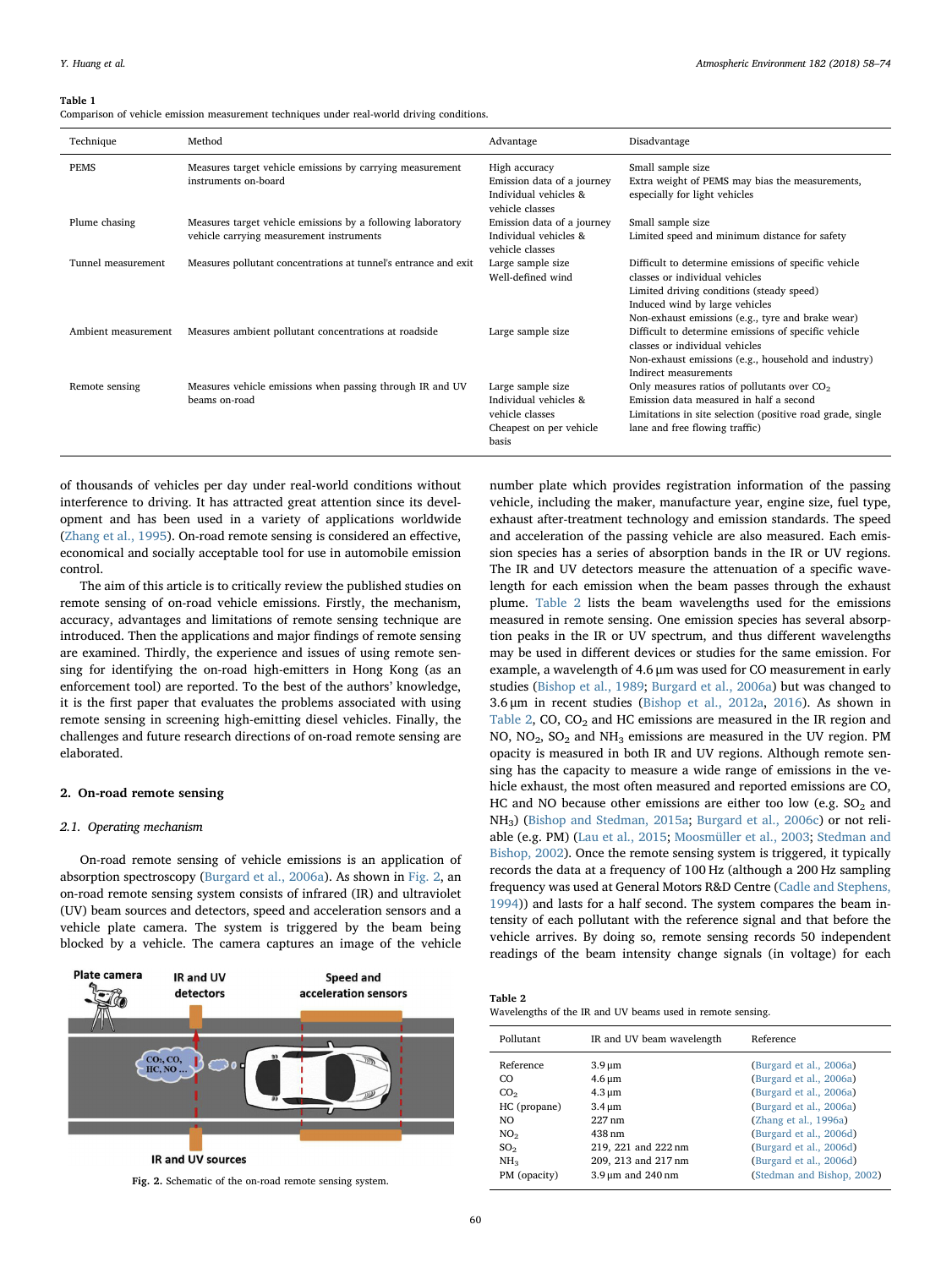pollutant. Then, the computer plots ΔCO, ΔHC, ΔNO, ΔNO<sub>2</sub>, ΔSO<sub>2</sub>,  $\Delta$ NH<sub>3</sub> and  $\Delta$ PM versus  $\Delta$ CO<sub>2</sub>, where  $\Delta$  indicates the difference of each pollutant's signals in the plume and in the ambient air ( $\Delta P = P_{\text{plume}}$  - $P_{\rm ambient}$ ). The least square slopes of these lines are the CO/CO<sub>2</sub>, HC/  $CO<sub>2</sub>$ , NO/CO<sub>2</sub>, NO<sub>2</sub>/CO<sub>2</sub>, SO<sub>2</sub>/CO<sub>2</sub>, NH<sub>3</sub>/CO<sub>2</sub> and PM/CO<sub>2</sub> ratios (indicated by  $Q_P$  thereafter). For a given exhaust plume, these concentration ratios are constant ([Bishop et al., 1989](#page-16-11); [Burgard et al.,](#page-16-10) [2006a\)](#page-16-10). Since the effective plume path length and the amount of plume measured are influenced by a number of factors such as wind, turbulence, engine size and exhaust pipe height, the system can only determine the relative concentration ratios of pollutants over  $CO<sub>2</sub>$ .

These relative concentration ratios are very useful parameters to evaluate the engine's combustion system. The air/fuel ratio (AFR), absolute emission concentrations and EFs can be derived from the remote sensing data. Equation [\(1\)](#page-4-0) is the combustion formula of a typical hydrocarbon fuel:

<span id="page-4-0"></span> $CH_2$  + a (0.21O<sub>2</sub> + 0.79N<sub>2</sub>)  $\rightarrow$  b N<sub>2</sub> + c CO<sub>2</sub> + d H<sub>2</sub>O + e O<sub>2</sub> +  $f$  CO +  $g$  C<sub>3</sub>H<sub>8</sub> +  $h$  NO

The absolute emission concentrations can be calculated based on the following assumptions. Firstly, chemical formula  $CH<sub>2</sub>$  is assumed for gasoline and diesel fuels, and  $(0.21O<sub>2</sub> + 0.79N<sub>2</sub>)$  for air. The assumption of  $CH<sub>2</sub>$  for all hydrocarbon fuels is a very useful approximation ([Burgard et al., 2006a\)](#page-16-10). In some studies, different formulas may be used, such as  $CH<sub>1.85</sub>$  ([Chan and Ning, 2005\)](#page-16-18). However the difference caused by this would be minor (e.g., only 4% for AFR calculation ([Stedman and Bishop, 1990](#page-17-10))) because the majority of mass is still in the carbon even for fuels with very different formulas (e.g.,  $CH<sub>4</sub>$ ) [\(Burgard](#page-16-10) [et al., 2006a](#page-16-10)). Secondly, the engine is running rich with no excess oxygen in the exhaust ( $e = 0$ ). This is true for the conventional gasoline engines which are always operated around stoichiometric AFR and a rich mixture is used in cold start, high-load or acceleration conditions. However, diesel engines have no throttle and are always operated under lean conditions. Even at full load, the mass of fuel injected is only about 5% of the mass of air in the cylinder (equivalent to ∼20 of AFR) ([Heywood, 1988](#page-16-19)). However, the stoichiometric AFR is about 14.5 for diesel fuel. CO and HC are generated in the diffusion flame in diesel engines although the overall AFR is relatively lean. Finally, the calculations are performed on a dry basis and assume an 8-cm path length ([Bishop, 2014](#page-15-3)). By applying the principles of carbon, hydrogen and oxygen balance, the AFR and absolute percentages of  $CO<sub>2</sub>$ ,  $CO<sub>2</sub>$ ,  $CO<sub>3</sub>$ , HC and NO emissions can be calculated as follows ([Bishop, 2014](#page-15-3)):

<span id="page-4-2"></span>
$$
AFR = \frac{4.93 \times (3 + 2Q_{CO} + Q_{NO})}{1 + Q_{CO} + 3 \times 2 \times Q_{HC}}
$$
(2)

$$
CO_2 = \frac{42}{2.79 + 2Q_{CO} + 0.84Q_{HC} + Q_{NO}} [\%]
$$
\n(3)

$$
CO = Q_{CO} \times CO_2[\%]
$$
 (4)

$$
HC = Q_{HC} \times CO_2[\%]
$$
 (5)

$$
NO = Q_{NO} \times CO_2[\%]
$$
 (6)

<span id="page-4-1"></span>The AFR calculation will be corrected according to equation [\(7\)](#page-4-1) if the water-gas shift reaction (CO +  $H_2O \rightleftharpoons H_2 + CO_2$ ) is considered ([Burgard et al., 2006a](#page-16-10)):

$$
AFR = \frac{4.93 \times (10.5 + 9Q_{CO} + Q_{CO}^2)}{(3.5 + Q_{CO})(1 + Q_{CO} + 3 \times 2 \times Q_{HC})}
$$
(7)

Two multipliers (3 and 2) are used in equations [\(2\) and \(7\)](#page-4-2) because HC is measured as propane  $(C_3H_8)$  in remote sensing (hence a multiplier of 3), while multiplier 2 is the conversion factor from non-dispersive infrared (NDIR) to flame ionization detector (FID) due to different sensitivities of the two HC measurement techniques [\(Burgard et al.,](#page-16-10) [2006a\)](#page-16-10). The NDIR to FID conversion factor varies from 2.0  $\pm$  0.1 to 2.2  $\pm$  0.1 ([Singer et al., 1998\)](#page-17-18). Thus different conversion factors may

be used in different studies, e.g. 2.2 in [Pokharel et al. \(2002\)](#page-17-19) and 1/ 0.493 in [Chan and Ning \(2005\);](#page-16-18) [Li et al. \(2016\).](#page-16-20) Some early studies did not apply this conversion factor [\(Bishop and Stedman, 1996](#page-16-12); [Singer and](#page-17-20) [Harley, 1996;](#page-17-20) [Stedman et al., 1994](#page-17-21)). In early studies, the absolute emission concentrations were calculated from the concentration ratios ([Beaton et al., 1995;](#page-15-1) [Bishop et al., 1989;](#page-16-11) [Bishop and Stedman, 1996](#page-16-12); [Popp et al., 1999a](#page-17-13); [Zhang et al., 1993](#page-17-12)). The remote sensing devices also present the measured emissions in percentages. However, this was considered a mistake because the measurement of N relative concentration ratios was not enough to calculate  $N+1$  absolute emission concentrations and the  $CO<sub>2</sub>$  percentage had no meaning except as a denominator ([Burgard et al., 2006a\)](#page-16-10). Therefore, a back-calculation to the original concentration ratios or converting them to EFs was recommended ([Burgard et al., 2006a](#page-16-10)), which removed the assumptions for calculating the absolute concentrations. By applying only the principle of carbon balance, the mole number and EF in [g/kg fuel] of pollutant P can be calculated by equations [\(8\) and \(9\)](#page-4-3) [\(Bishop and](#page-16-21) [Stedman, 2013](#page-16-21)):

<span id="page-4-3"></span>moles 
$$
P
$$
 =  $\frac{P}{CO_2 + CO + 3HC}$  =  $\frac{Q_P}{1 + Q_{CO} + 3 \times 2 \times Q_{HC}}$  (8)

$$
EF_P = \frac{M_P}{M_{fuel}} \times \frac{Q_P}{1 + Q_{CO} + 6Q_{HC}} [g/kg \text{ fuel}]
$$
\n(9)

<span id="page-4-4"></span>where  $M_P$  is the molecular weight of pollutant P in g/mol and  $M_{fuel}$  is 0.014 kg/mol for CH<sub>2</sub>. Therefore, the fuel mass based EFs of CO, HC and NO can be calculated by equations [10](#page-4-4)–12:

$$
EF_{CO} = \frac{28}{0.014} \times \frac{Q_P}{1 + Q_{CO} + 6Q_{HC}} [\text{g/kg fuel}]
$$
\n(10)

$$
EF_{HC} = \frac{2 \times 44}{0.014} \times \frac{Q_P}{1 + Q_{CO} + 6Q_{HC}} [g/kg \text{ fuel}]
$$
\n(11)

$$
EF_{NO} = \frac{30}{0.014} \times \frac{Q_P}{1 + Q_{CO} + 6Q_{HC}} [g/kg \text{ fuel}]
$$
\n(12)

The fuel volume based EFs (g/L fuel) can be calculated if the fuel densities are known, e.g. 0.85 kg/L for diesel fuel [\(Chan and Ning,](#page-16-18) [2005\)](#page-16-18) and 0.74 kg/L for gasoline fuel [\(Guo et al., 2007b](#page-16-22)). The distance based EFs (g/km) can also be calculated if the fuel economy (FE) factors are known for each vehicle type. For example, FE factors of 2.0 L/ 100 km for light-duty motorcycles (engine size  $\leq$  50 cc), 2.8 L/100 km for heavy-duty motorcycles (engine size  $> 50$  cc) and 8.5 L/100 km for light-duty gasoline vehicles were used for the vehicles in Macao ([Zhou](#page-17-22) [et al., 2014\)](#page-17-22). The overall EF for the whole fleet can be estimated by taking into account the fraction of each vehicle class. The emission inventory of the whole fleet can be obtained by multiplying the overall EF with the total fuel consumed by that fleet.

#### 2.2. System set-up

[Fig. 2](#page-3-1) shows a typical arrangement of on-road remote sensing system, although other arrangements are also possible. Alternatively, the beam sources and detectors are placed together and a mirror is placed on the other side of the road to reflect the beam from the source to detector ([Chan and Ning, 2005;](#page-16-18) [Ko and Cho, 2006\)](#page-16-23). An angled source-mirror-detector arrangement was used in a tunnel environment with a dual-lane and elevated road shoulder ([Bishop et al., 1994](#page-16-24)). Recently, a down-facing configuration remote sensing system (EDAR) was developed [\(Ropkins et al., 2017](#page-17-23)), which could be used in multi-lane traffic. The IR and UV beams are usually placed 10 inches above the road which is the average height of exhaust pipe for most light-duty vehicles. Raised platforms are needed for the beam sources and detectors to measure the emissions of top-arranged exhaust pipes of heavyduty diesel vehicles or buses ([Bishop et al., 2001b](#page-15-4); [Burgard and](#page-16-25) [Provinsal, 2009\)](#page-16-25). Both laboratory and regular field calibrations (typically every 2 h) using known gas concentrations are required to ensure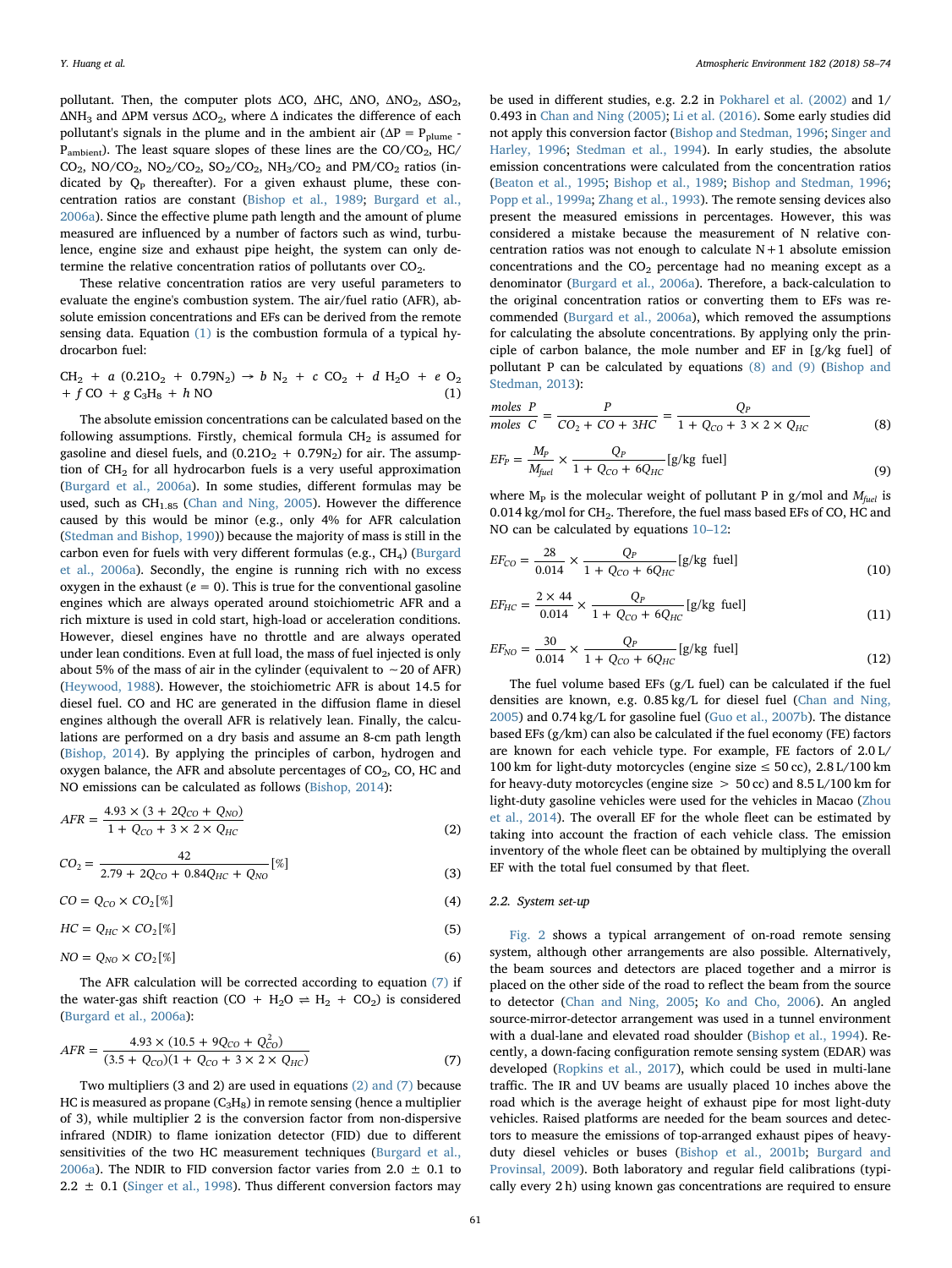measurement quality for each remote sensing study. The site condition determines driving conditions and thus emission characteristics. The selection of site is of primary importance for remote sensing measurements ([Cadle and Stephens, 1994](#page-16-17)). A proper measurement site should meet the following requirements ([Bishop and Stedman, 1996,](#page-16-12) [2008](#page-16-26); [Borken-Kleefeld, 2013;](#page-16-7) [Cadle and Stephens, 1994\)](#page-16-17).

- 1) The site is safe for the drivers, operators and remote sensing devices.
- 2) Single lane traffic (or multi-lane that could be directed to single lane) with enough shoulder space is preferred.
- 3) The optical path length should be no longer than 13 m to avoid decreased sensitivity and increased background noise for non-dispersive IR and UV techniques. The optical path length could be extended to 88 m for the tunable infrared laser differential absorption spectroscopy technique (TILDAS) ([Jimenez et al., 2000](#page-16-27)).
- 4) A sufficient number of vehicles should be observed at the measuring site.
- 5) Free flowing traffic is preferred and a steady acceleration is optimal.
- 6) The engine should be under load to provide enough exhaust plume. Therefore a positive acceleration or small road gradient is desirable.
- 7) Dry weather and a clean environment are preferred. Ambient temperature and humidity do not affect the measurements. However, rain droplets, snowflakes and dust will cause measurement noise and may result in invalid measurements.
- 8) The measurements are usually performed in day time for capturing the images of vehicle plates. However, remote sensing also works well at night time.

Additional selection criteria should be taken into consideration for different study purposes. For screening of high-emitting vehicles, the site should be several minutes away from where vehicles commence a trip from cold-start to avoid false detection. Off-cycle high-load or highemission events should be avoided as well, e.g. steep hills. For EF and model development purposes, several sites covering different driving conditions and vehicle types are needed. For a long-term inspection program, no prospect for site construction in the foreseeable future is required.

# 2.3. Accuracy

[Table 3](#page-5-0) compares the accuracy specifications of three typical emission testing devices, including an AccuScan™ RSD5000 remote sensing device, a Horiba OBS 2200 PEMS and Signal Instruments laboratory gas analysers. As shown in [Table 3](#page-5-0), the uncertainties of remote sensing are relatively large compared with those of laboratory testing

and PEMS. The accuracy of remote sensing depends on the device and also the setup of the system (e.g. alignment of beam path). Other system accuracies have also been reported. For example, uncertainties of  $\pm$  5% for CO,  $\pm$  15% for HC and  $\pm$  15% for NO were frequently reported for the University of Denver's FEAT devices [\(Bishop and Stedman, 1996](#page-16-12), [2008\)](#page-16-26). Small negative values may be recorded due to the measurement noise and inaccurate determination of the background concentration ([ESP and McClintock, 2007\)](#page-16-28). They may appear more frequently for modern and very clean vehicles. It should be noted that these negative values have to be included and not rounded to zero [\(Bishop and](#page-16-15) [Stedman, 2015a](#page-16-15); [Borken-Kleefeld, 2013\)](#page-16-7).

### <span id="page-5-4"></span>2.4. Advantages and limitations

The major advantage of remote sensing is its ability to rapidly measure a large number of vehicles under real-world driving conditions at a relatively low cost. Remote sensing can measure the emissions of a vehicle in less than 1 s and a time interval of 4 s between two vehicles will not have significant interference on the measurements [\(Cadle and](#page-16-17) [Stephens, 1994\)](#page-16-17). Typically, about 70–80% of the measured data are valid after eliminating the invalid gas measurements, and unreadable and out-of-date plates [\(Bishop and Stedman, 2008](#page-16-26)). Therefore thousands of valid measurements can be taken at one site per day. Moreover, the cost of remote sensing is minimal (less than 0.5 dollar per test ([Bishop and Stedman, 1996](#page-16-12); [Stedman and Bishop, 1990\)](#page-17-10)), making it the most economic emission testing method on a cost per vehicle basis ([Burgard et al., 2006a\)](#page-16-10). In addition, the measured emission data is resolved for both individual vehicles and specific vehicle classes. However, the following limitations of remote sensing need to be considered.

- 1) A key assumption for  $Q_{CO}$  measurement is that the engine is running with a rich AFR and the emission control system is not fully operational ([Bishop and Stedman, 1996](#page-16-12); [Burgard et al., 2006a\)](#page-16-10). This is true for the conventional gasoline engines, but not for diesel and modern gasoline direct-injection stratified-charge vehicles which employ lean combustion technology. Since remote sensing cannot distinguish the excess oxygen in the exhaust from the large amount of oxygen in the atmosphere ([Burgard et al., 2006a\)](#page-16-10), the AFR cannot be calculated from  $Q_{CO}$  and  $Q_{HC}$  ratios and the errors of the calculated emission concentrations may be large for a vehicle running under lean conditions.
- 2) Remote sensing only measures a vehicle's emissions in less than 1 s under one engine condition. With a large sample size, remote sensing can provide accurate results on fleet average emissions. However, when it comes to an individual vehicle, it may be

#### <span id="page-5-0"></span>Table 3

Typical accuracy specifications of remote sensing ([RSD5000, 2017](#page-17-24)), PEMS [\(Horiba, 2017\)](#page-16-29) and laboratory emission testing ([Signal Instruments, 2018\)](#page-17-25).

| Parameter                             | Remote sensing (AccuScan RSD5000) <sup>a</sup>    | PEMS (Horiba OBS 2200) <sup>a</sup>    | Laboratory emission testing (Signal Instruments 7000FM, 3000HM and 4000VM) |
|---------------------------------------|---------------------------------------------------|----------------------------------------|----------------------------------------------------------------------------|
| $rac{\text{CO}(\%)}{\text{CO}_2(\%)}$ | $\pm$ 0.015 or $\pm$ 5% of reading $\overline{P}$ |                                        |                                                                            |
|                                       | $\pm$ 0.007 or $\pm$ 10% of reading $\textdegree$ |                                        |                                                                            |
| HC (ppm)                              | $\pm$ 10 or $\pm$ 15% of reading $\frac{b}{c}$    |                                        |                                                                            |
| CO <sub>2</sub> (%)                   | $\pm$ 6.6 or $\pm$ 10% of reading $\degree$       |                                        |                                                                            |
| NO (ppm)                              | $\pm$ 10 or $\pm$ 15% of reading $\overline{p}$   |                                        |                                                                            |
| CO <sub>2</sub> (%)                   | $\pm$ 10 or $\pm$ 10% of reading $\degree$        |                                        |                                                                            |
| CO(%)                                 | $\pm$ 0.15 or $\pm$ 15% of reading $\overline{P}$ | $\pm$ 0.3% of range or 2.0% of reading | $\pm$ 0.00002 or $\pm$ 1% of range                                         |
|                                       | $\pm$ 0.1 or $\pm$ 10% of reading $\degree$       |                                        |                                                                            |
| $HC$ (ppm)                            | $\pm$ 150 or $\pm$ 15% of reading $\overline{p}$  | $\pm$ 0.3% of range or 2.0% of reading | $\pm$ 0.2 or $\pm$ 1% of range                                             |
|                                       | $\pm$ 100 or $\pm$ 10% of reading $\textdegree$   |                                        |                                                                            |
| $NO$ (ppm)                            | $\pm$ 225 or $\pm$ 15% of reading $\overline{p}$  | $\pm$ 0.3% of range or 2.0% of reading | $\pm$ 0.2 or $\pm$ 1% of range                                             |
|                                       | $\pm$ 150 or $\pm$ 10% of reading $\degree$       |                                        |                                                                            |
| Speed                                 | $\pm$ 1.6 km/h (8.0–112.7 km/h)                   |                                        |                                                                            |
| Acceleration                          | $\pm$ 0.8 km/h/s (8.0–112.7 km/h)                 |                                        |                                                                            |

<span id="page-5-1"></span><sup>a</sup> Whichever is larger.

<span id="page-5-2"></span> $^{\rm b}$  For CO $\rm _2$  plume  $<$  20%-cm.

<span id="page-5-3"></span> $\rm ^{c}$  For CO<sub>2</sub> plume > 20%-cm.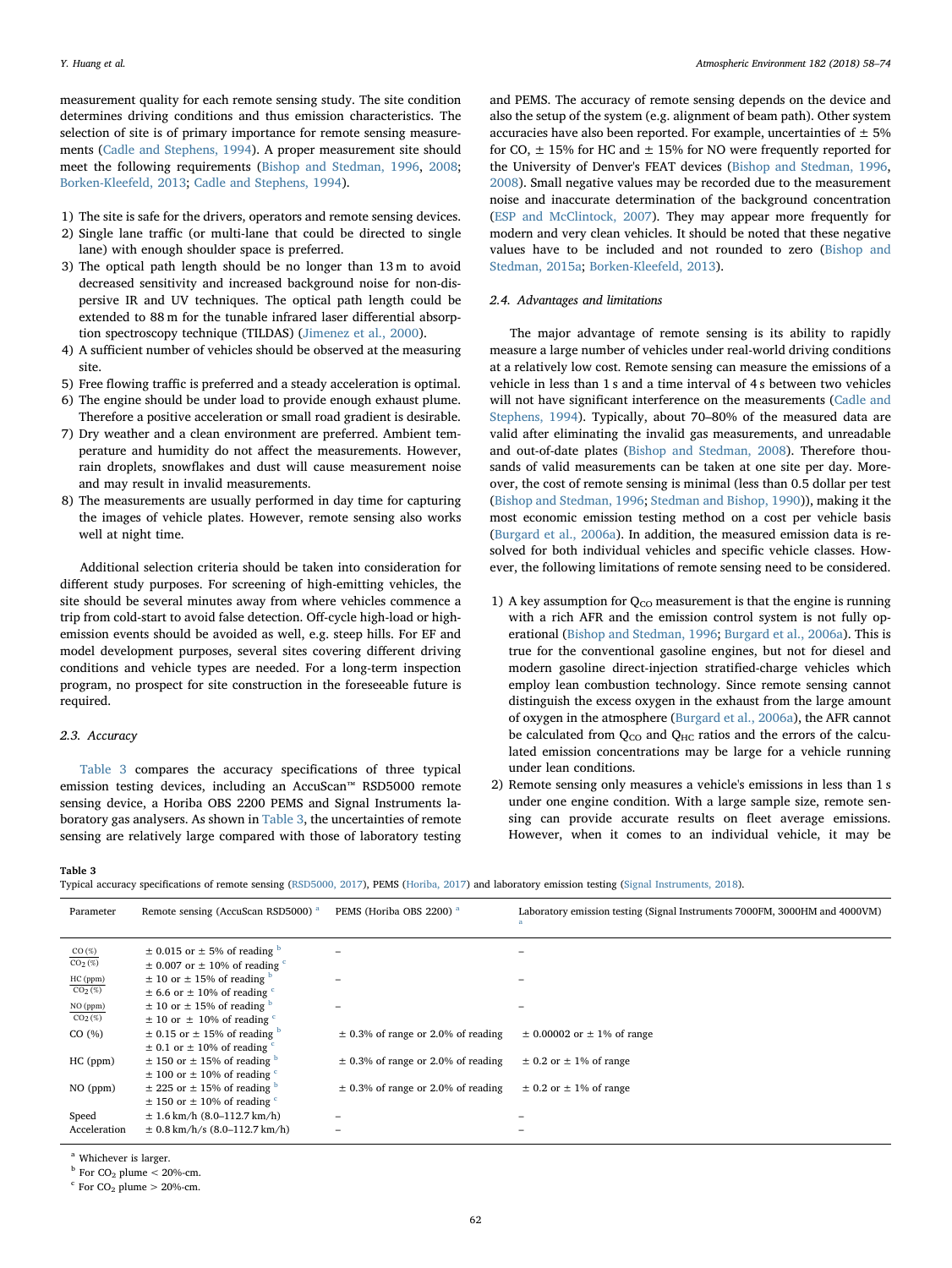insufficient to accurately characterize a vehicle's emission performance with just a single instantaneous pass-by measurement. Even normally functioning engines may have emission spikes. For the purposes of high-emitter or clean-vehicle screening, extra information and filters are required to increase the confidence in the assessment of individual vehicle's emissions and thus to decrease false detections.

- 3) The uncertainties of remote sensing are relatively large compared with laboratory emission testing and PEMS.
- 4) Remote sensing measurements can be only taken in traffic with a single lane (possible in dual-lane traffic but not preferred) and in dry weather with a clean environment.

### <span id="page-6-1"></span>3. Applications and main findings

## <span id="page-6-0"></span>3.1. Identification of high-emitters

[Zhang et al. \(1994\)](#page-17-26) reported that the distribution of on-road vehicle emissions was highly skewed. Remote sensing studies showed that the dirtiest 7% vehicles produced 50% of CO, 10% vehicles produced 50% of HC and 10% vehicles produced 46% of NO, while the cleanest 60% vehicles generated negligible emissions ([Beaton et al., 1995](#page-15-1); [Popp et al.,](#page-17-13) [1999a\)](#page-17-13). Such skewed distribution applies for both old and new vehicles. It was reported that 20% of the highest emitting of the newest vehicles were worse than 40% of the lowest emitting vehicles from any model year, even including vehicles manufactured before the introduction of catalytic converters in the 1970s [\(Beaton et al., 1995](#page-15-1)). If these few dirty vehicles can be identified and certain measures are taken (e.g. maintenance, toll, tax), the automobile emissions can be reduced significantly. Remote sensing can measure the instantaneous emissions of a large number of vehicles under real driving conditions at a relatively low cost, making it an ideal tool for identifying both high-emitting and clean vehicles. The former application is aimed to detect dirty vehicles for the I/M programs, while the later one is to exempt clean vehicles from the mandatory periodic inspections, reducing inconvenience and cost for both vehicle owners and governmental regulators.

Remote sensing was primarily developed for detecting high-emitting vehicles [\(Cadle and Stephens, 1994](#page-16-17)), although very limited studies have been reported in this area. In addition, most of such studies were carried out in the USA [\(Table 4\)](#page-7-0). Early studies (1997 and earlier) mainly relied on CO measurement and were aimed to evaluate the effectiveness and accuracy of remote sensing.

Rueff [\(1992\)](#page-17-27) selected eight CO and two HC gasoline high-emitters by remote sensing for a Test-and-Repair program. It was found that CO and HC emissions were reduced by 73% and 80% after major emission system repairs, indicating that remote sensing was a cost-effective technique (\$229/t) for reducing fleet wide CO emissions. However, the HC high-emitters identified by remote sensing did not show high HC emissions in the FTP testing. [Bishop et al. \(1993\)](#page-16-30) identified 114 highemitters from 17422 measurements and offered them a free repair. A 50% reduction in CO was observed after repairs and the estimated cost effectiveness was only \$200/t. A Smart Sign program was performed in Denver between 1996 and 1997 to notify the drivers the emission performance of their vehicles when they passed by a remote sensing site ([Bishop et al., 2000\)](#page-16-31). The results showed that fleet emissions were dominated by the FAIR and POOR vehicles, while 86.7% vehicles were GOOD which only contributed to 23.8% of the total fleet emissions. This program was estimated to produce more than 4000 voluntary repairs in that year and the cost was only about \$0.02/test. The California and Michigan study ([Stephens et al., 1997](#page-17-28)) reported that the highemitter frequency within any model year had no obvious relation to that model year's certification standards and the frequency increased with the increase of vehicle age.

Regarding the accuracy of remote sensing, [Beaton et al. \(1995\)](#page-15-1) and [Bishop and Stedman \(1996\)](#page-16-12) identified 3271 high-emitters from 60487 measurements in a 10-day operation and 307 of the high-emitters were randomly chosen to take an immediate roadside inspection. They found that only 8% of the high-emitters were false detections. [Stephens et al.](#page-17-29) [\(1996\)](#page-17-29) analysed the second-by-second emission data from the FTP driving cycle. The results showed that properly functioning vehicles exceeded the cutpoints by only 0.03%, 0.05% and 0.01% of the FTP cycle time for CO, HC and NO respectively, indicating that remote sensing was effective in isolating the high CO and HC emitting vehicles.

Such early studies have shown the effectiveness and low-cost of using remote sensing for screening high-emitting vehicles, although they have the following main limitations:

- 1) A fixed conservative criterion was often used for all the high-emitting vehicles e.g.  $CO > 4\%$  (Rueff[, 1992](#page-17-27); [Stephens et al., 1996](#page-17-29), [1997](#page-17-28)).
- 2) The number of vehicles used for screening verification was relatively small (ranging from 10 (Rueff[, 1992](#page-17-27)) to 307 [\(Beaton et al., 1995](#page-15-1); [Bishop and Stedman, 1996\)](#page-16-12)).
- 3) The vehicles used for verification were mostly light-duty gasoline vehicles.

The post-1997 studies included HC, NO and PM measurements and investigated the effect of cutpoints on the identification of high-emitting vehicles, such as the combination of multiple cutpoints or multiple remote sensing readings (hits) above the cutpoints as the screening criteria.

The 1997–1998 Denver study ([McClintock, 1999\)](#page-16-32) used cutpoints based on CO, HC or a combination of CO and HC. It was reported that a significant number of high-emitting vehicles identified by remote sensing passed the subsequent IM240 test and using two hits of cutpoints did not significantly increase the screening accuracy. However the IM240 tests were conducted several months after the remote sensing measurements, which might have caused the significant difference. The 2000 California study [\(BAR, 2001](#page-15-5)) measured the emissions of 306 highemitters identified by remote sensing in an Acceleration Simulation Mode (ASM) pull-over test. An identification accuracy of 83–88% could be achieved by applying cutpoints of 2% CO or 1000 ppm HC or 1500 ppm NO. The accuracy could be increased to 92% if applying multiple remote sensing readings exceeding the cutpoints. Moreover optimal cutpoints could be determined for more specific model year groups. The 2007 Michigan study [\(ESP and McClintock, 2007\)](#page-16-28) combined CO, HC, NO or UV smoke factor as the high-emitter criteria. A vehicle would be identified as a high-emitter if it exceeded one of the four cutpoints. The results showed that 10% high-emitters of one pollutant were also high emitters of at least another pollutant and diesel vehicles had higher rates of smoke and NO high-emitters than gasoline vehicles. However, no verification by roadside or laboratory testing was conducted. [Pujadas et al. \(2017\)](#page-17-7) used the 95th percentile of the respective emission ratios as the high-emitter cutpoints for both gasoline and diesel vehicles. The results showed that most gasoline high-emitters were Pre-Euro vehicles (> 43%) and the proportion decreased gradually with time (< 3% for Euro 5 and 6 vehicles). However, the proportion of diesel high-emitters had no correlation with the Euro standards.

The 2010 Colorado program ([McClintock, 2011a\)](#page-16-33) used two hits of CO, HC and NO cutpoints as the clean vehicle criteria. Over 250000 clean vehicle were identified by remote sensing in that program year, 98% of which were issued an exemption from the IM240 testing while 2% (4343) were randomly sampled for emission testing to evaluate the effectiveness of clean screening from remote sensing. The program showed that only 1.2% of the sample clean vehicles failed the IM240 inspection. It was estimated that 97.4% HC, 93.8% CO and 92.4% NO of program emission reductions were retained. The 2010 Texas study ([McClintock, 2011b\)](#page-17-30) compared the number of high-emitters identified by two criteria, namely the NCTCOG and DPS cutpoints. The results showed that 2.7% of gasoline and 1.5% of diesel vehicles were highemitters in the NCTCOG cutpoints. The gasoline high-emitters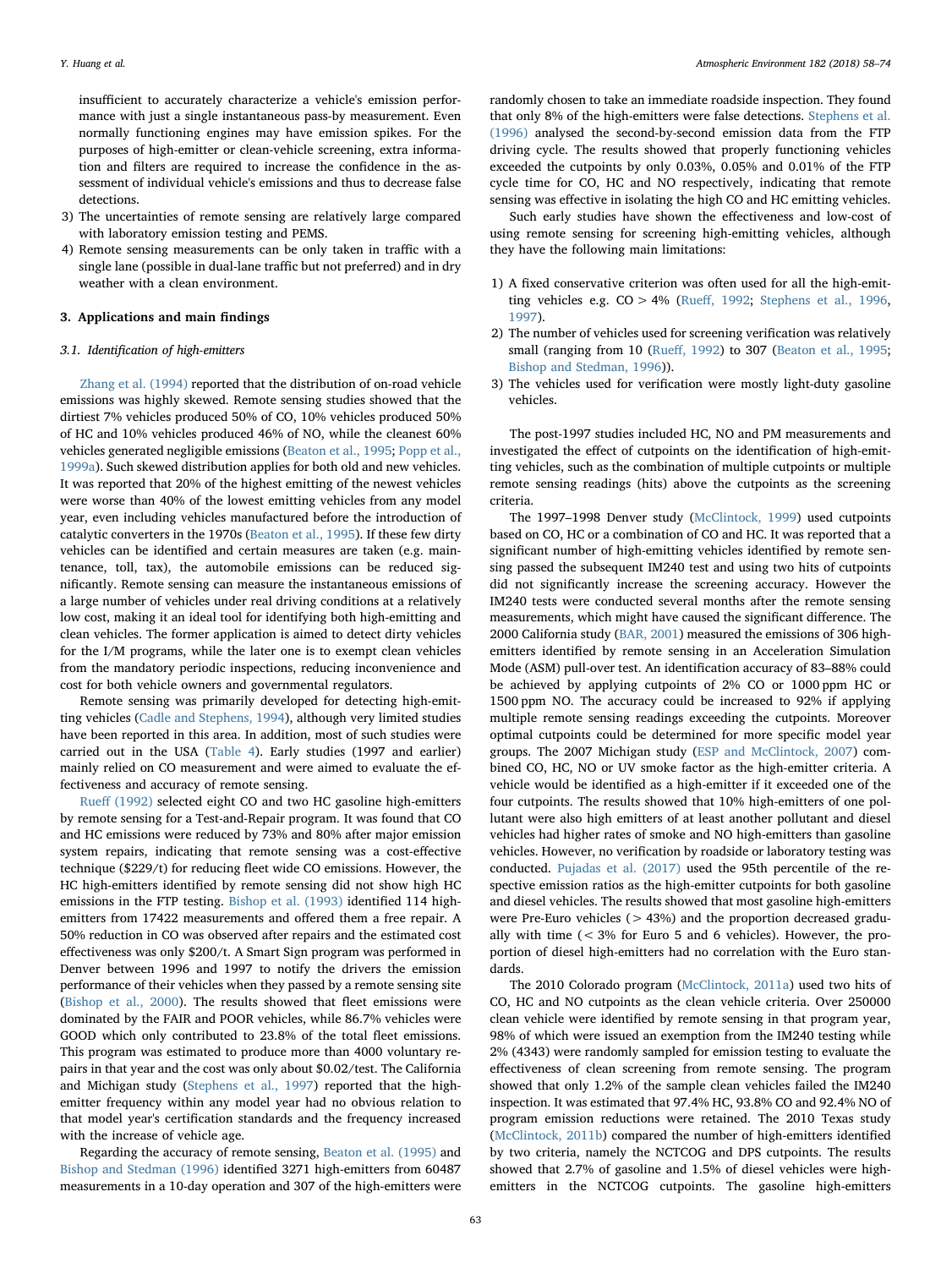#### <span id="page-7-0"></span>Table 4

Coverage and cutpoints of remote sensing screening studies.

| Location and time   | Fuel type and number of vehicles                                               | Emissions measured and screening criteria                                                              | Reference                    |
|---------------------|--------------------------------------------------------------------------------|--------------------------------------------------------------------------------------------------------|------------------------------|
| Illinois, 1990      | Not discussed.                                                                 | CO and HC.                                                                                             | (Rueff, 1992)                |
|                     | 2929 measurements. 8 CO and 2 HC gasoline high-                                | $CO \geq 4\%$ and 1983 or newer.                                                                       |                              |
| California, 1991    | emitters selected for Test-and-Repair.<br>Not discussed.                       | CO and HC.                                                                                             | (Beaton et al., 1995; Bishop |
|                     |                                                                                | Not discussed.                                                                                         |                              |
|                     | 60487 measurements. 3271 high-emitters identified,<br>307 roadside inspection. |                                                                                                        | and Stedman, 1996)           |
| Michigan, 1992 &    | Not discussed.                                                                 | CO.                                                                                                    | (Stephens et al., 1997)      |
| California, 1991    | 32945 vehicles in Michigan.                                                    | $CO > 4\%$ .                                                                                           |                              |
| Utah, 1991, 1992    | Not discussed.                                                                 | CO.                                                                                                    | (Bishop et al., 1993)        |
|                     | 17422 valid measurements. 114 high-emitters                                    | Two hits of $CO > 3\%$ , 1965 or newer, registered in Utah                                             |                              |
|                     | identified, 47 free repairs.                                                   | county.                                                                                                |                              |
| Michigan, 1996      | Not discussed.                                                                 | CO, HC and NO.                                                                                         | (Stephens et al., 1996)      |
|                     | 73 late model GM vehicles.                                                     | $CO > 4\%$ or HC $> 0.3\%$ or NO $> 0.2\%$ .                                                           |                              |
| Colorado, 1996-1997 | Not discussed.                                                                 | CO.                                                                                                    | (Bishop et al., 2000)        |
|                     | 3189281 measurements.                                                          | Good CO < 1.3%, Fair $1.3\%$ < CO < 4.5%, Poor CO > 4.5%.                                              |                              |
| Colorado, 1997-1998 | Not discussed.                                                                 | CO, HC and NO.                                                                                         | (McClintock, 1999)           |
|                     | 172633 measurements.                                                           | Single hit of cutpoints:                                                                               |                              |
|                     |                                                                                | $CO > 2-4\%$ ; HC $> 200-2000$ ppm; $CO > 2\%$ and                                                     |                              |
|                     |                                                                                | $HC > 200$ ppm; $CO > 3\%$ and $HC > 250$ ppm; $CO > 3\%$ or                                           |                              |
|                     |                                                                                | $HC > 250$ ppm.                                                                                        |                              |
|                     |                                                                                | Two hits of cutpoints:                                                                                 |                              |
|                     |                                                                                | CO > 2.4–4%; HC > 200–500 ppm; CO > 3% or                                                              |                              |
|                     |                                                                                | $HC > 250$ ppm.                                                                                        |                              |
| California, 2000    | Not discussed.                                                                 | CO, HC and NO.                                                                                         | (BAR, 2001)                  |
|                     | 67065 measurements. 18476 high-emitters                                        | Pull-over test cutpoints: $CO > 1\%$ or $HC > 500$ ppm or                                              |                              |
|                     | identified, 306 pull-over testing.                                             | $NO > 500$ ppm.                                                                                        |                              |
| Michigan, 2007      | Gasoline and diesel.                                                           | CO, HC, NO and PM.                                                                                     | (ESP and McClintock, 2007)   |
|                     | 201504 measurements. 1373 high-emitters                                        | $CO > 3\%$ or HC $> 500$ ppm or NO $> 2000$ ppm or                                                     |                              |
|                     | identified.                                                                    | $PM > 0.75$ .                                                                                          |                              |
| Colorado, 2010      | Gasoline, diesel and other fossil fuels.                                       | CO, HC and NO.                                                                                         | (McClintock, 2011a)          |
|                     | > 9 million measurements. > 250000 clean vehicles                              | Two-hits of $CO < 0.5\%$ and $HC < 200$ ppm and                                                        |                              |
|                     | identified, 2% (4343) I/M test.                                                | $NO < 1000$ ppm.                                                                                       |                              |
| Texas, 2010         | Gasoline and diesel.                                                           | CO, HC, NO and PM.                                                                                     | (McClintock, 2011b)          |
|                     | 471771 measurements. 4719 high-emitters identified                             | DPS cutpoints (two hits):                                                                              |                              |
|                     | by NCTCOG.                                                                     | 1986–1990: HC ≥ 700 ppm or CO ≥ 4% or NO ≥ 4000 ppm                                                    |                              |
|                     |                                                                                | 1991–1995: HC ≥ 500 ppm or CO ≥ 3% or NO ≥ 3500 ppm                                                    |                              |
|                     |                                                                                | 1996–2008: HC $\geq$ 350 ppm or CO $\geq$ 3% or NO $\geq$ 3000 ppm                                     |                              |
|                     |                                                                                | NCTCOG Level 2 cutpoints (single hit):                                                                 |                              |
|                     |                                                                                | 1986–1991: HC ≥ 370 ppm or CO ≥ 2.8% or NO ≥ 2910 ppm                                                  |                              |
|                     |                                                                                | 1992–1995: HC ≥ 296 ppm or CO ≥ 2.5% or NO ≥ 2328 ppm                                                  |                              |
|                     |                                                                                | 1996–2001: HC $\geq$ 222 ppm or CO $\geq$ 2.5% or NO $\geq$ 2250 ppm                                   |                              |
|                     |                                                                                | ≥ 2002: HC ≥ 222 ppm or CO ≥ 1.68% or NO ≥ 1746 ppm                                                    |                              |
| Vancouver, Canada,  | 99% diesel.                                                                    | CO, NO, HC and PM.                                                                                     | (Environtest, 2013)          |
| 2012                | 98000 measurements.                                                            | Conservative cutpoints $(g/kg)$ :                                                                      |                              |
|                     |                                                                                | 1900-2007: NO > 45 or PM > 3.6                                                                         |                              |
|                     |                                                                                | 2008-2012: NO > 24 or PM > 2.4                                                                         |                              |
|                     |                                                                                | Standards-based cutpoints $(g/kg)$ :                                                                   |                              |
|                     |                                                                                | 1900-1990: NO > 90 or PM > 6                                                                           |                              |
|                     |                                                                                | 1991-1997: NO > 45 or PM > 2.4                                                                         |                              |
|                     |                                                                                | 1998-2003: NO $> 36$ or PM $> 1.8$                                                                     |                              |
|                     |                                                                                | 2004-2007: NO $> 30$ or PM $> 1.5$                                                                     |                              |
|                     |                                                                                | $\geq$ 2008: NO > 12 or PM > 0.9                                                                       |                              |
| Madrid, Spain,      | Gasoline and diesel.                                                           | CO, HC and NO.                                                                                         | (Pujadas et al., 2017)       |
| 2014-2015           | 196985 vehicles.                                                               | $Q_{\text{NO}} > 88 \cdot 10^{-4}$ or $Q_{\text{HC}} > 80 \cdot 10^{-4}$ or $Q_{\text{CO}} > 0.18$ and |                              |
|                     |                                                                                | $VSP < 20$ kw/t.                                                                                       |                              |

identified by the lower NCTCOG cutpoints (2.7%) were double of that identified by the stricter DPS cutpoints (1.3%). However, the percentages of diesel high-emitters identified by the NCTCOG and DPS criteria were the same at 1.5%. The 2012 Vancouver study ([Environtest, 2013\)](#page-16-34) compared the effect of conservative and standards-based cutpoints on screening heavy-duty diesel high-emitters, showing that 8% vehicles were identified as high-emitters by the conservative cutpoints and 26% by the standard-based cutpoints.

These later remote sensing studies showed that the cutpoints or criteria for detecting high-emitting vehicles had significant effect on screening accuracy and the number of vehicles affected. However, the following limitations or findings need further investigation. Firstly, although recent studies (2007 or later) distinguished the vehicles by fuel type (gasoline or diesel), no verification was performed by laboratory or roadside testing. Therefore, the accuracy of remote sensing for diesel

high-emitters has not been investigated yet. Secondly, the proportion of diesel high-emitters was not sensitive with the cutpoints [\(McClintock,](#page-17-30) [2011b\)](#page-17-30) or emission standards ([Pujadas et al., 2017\)](#page-17-7). Thirdly, as shown in [Table 4,](#page-7-0) most screening studies used emission percentages (% or ppm) as the cutpoints. As introduced in Section [2.1,](#page-3-3) the absolute emission percentages were calculated from the measured concentration ratios  $(Q_P)$  based on a key assumption that no oxygen remained in the exhaust, which was true for conventional gasoline vehicles but not for diesel and modern gasoline direct-injection stratified-charge vehicles. These limitations suggest that future investigations are needed for screening diesel or modern gasoline high-emitting vehicles.

Besides, the limitation that fixed cutpoints were used remained in these later studies, although some used different cutpoints for different model year vehicles. A fixed screening criterion for all passing by vehicles while not considering the road or driving conditions (e.g. road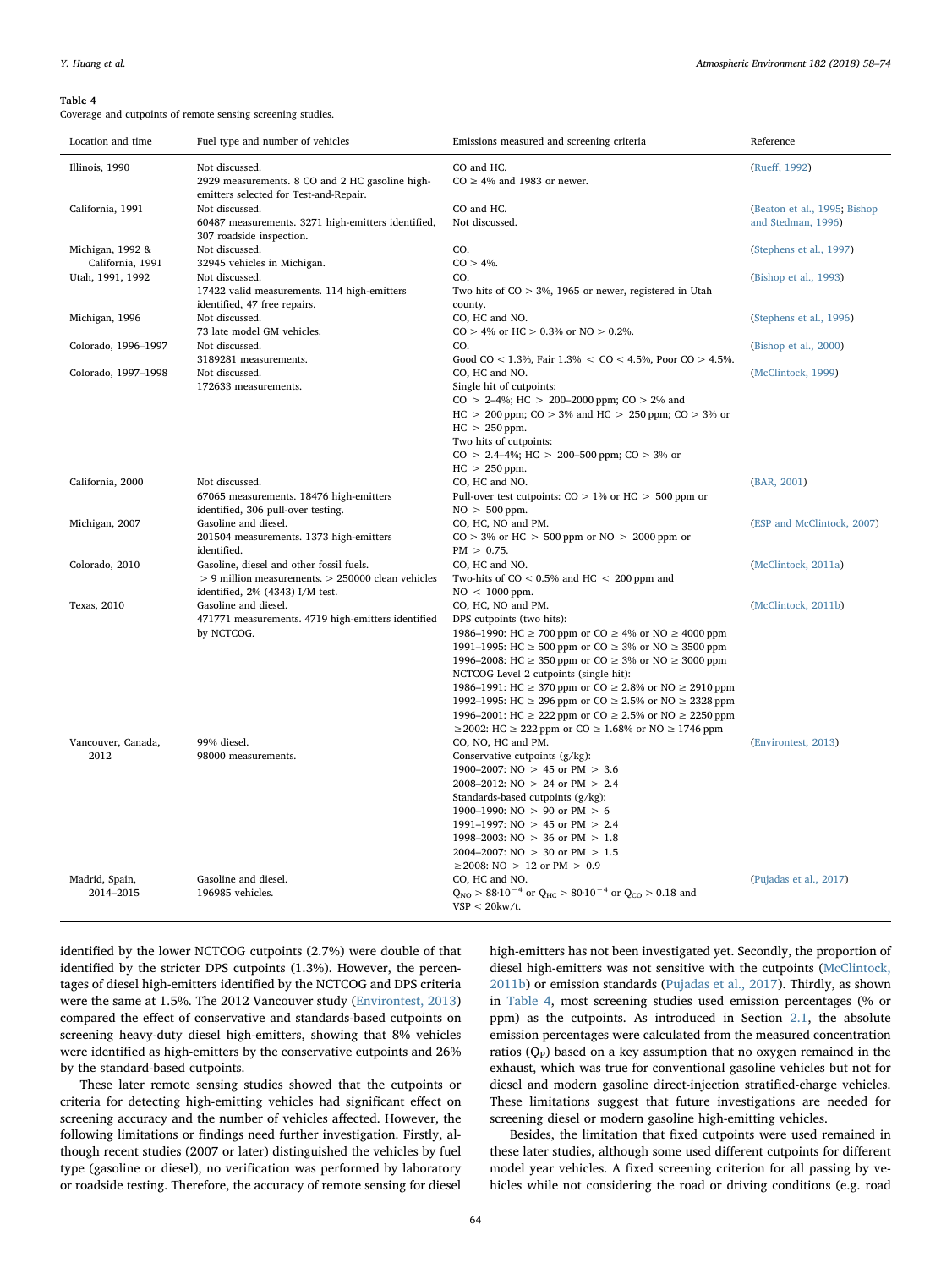gradient, speed and acceleration) is not suitable. Several more sophisticated screening strategies have been proposed recently. [Park and](#page-17-31) [Rakha \(2010\)](#page-17-31) proposed a model for determining remote sensing cutpoints which considered vehicle speed and acceleration, as well as vehicle model year, weight and engine size. The proposed cutpoint model was effective for identifying high HC-CO and high HC-CO-NO vehicles but further improvement was needed for high NO and high CO vehicles. [Rakha et al. \(2010\)](#page-17-32) developed a new approach to calculate the mass emission rates from the concentration ratios  $(Q_P)$  measured by remote sensing and the fuel consumption rates predicted by VT-Micro model which considered the vehicle category, speed, acceleration, model year and engine size. This approach demonstrated enhancement to the current high-emitter screening procedures. Zeng et al. [\(Guo et al., 2006](#page-16-35); [Zeng et al., 2006](#page-17-33), [2008](#page-17-34)) developed an artificial neural network model for identifying high-emitters, which combined remote sensing and idle test data. However, field experiments, such as those in [Table 4,](#page-7-0) are needed to verify these modelling studies.

It is important to recognize that vehicles with high instantaneous emissions do not mean they are permanent high-emitters. Clean vehicles may have high emissions occasionally, such as at load changes or during cold start. Since remote sensing only measures the emission snapshot in less than 1 s, the judgement of a vehicle being high-emitting or clean by a single remote sensing measurement is insufficient. Moreover, the uncertainties of remote sensing are relatively large. Therefore, additional filters are required to increase the screening accuracy of high-emitting or clean vehicles [\(Borken-Kleefeld, 2013\)](#page-16-7), as the recommendations below.

- 1) Use remote sensing readings only in the moderate speed and moderate positive acceleration, or moderate vehicle specific power (VSP) range. Off-cycle driving conditions such as hard accelerations generate very high emissions but which do not mean the vehicle will fail the laboratory emissions testing.
- 2) Use cutpoints safely above emission levels of normal vehicles. Cutpoints can be made based on emission standards or previous

remote sensing data, and should be detailed for each model year vehicles.

3) At least two hits of cutpoints are needed. For example, additional remote sensing devices can be placed after a certain distance from the primary measurement site.

Although a number of projects were conducted to investigate the use of remote sensing for high-emitter screening, few of them verified the accuracy in large scale and most of them were verified for gasoline vehicles. The case study in Hong Kong, which will be discussed in Section [4](#page-13-0), showed that remote sensing worked accurately for screening gasoline high-emitters. However, frequent false detections were found for diesel vehicles. So far, no publication has been dedicated to investigate the screening accuracy of diesel vehicles, an important area requiring further research.

# 3.2. Monitoring emissions within vehicle fleets

Remote sensing can characterize the real-world emissions of a large vehicle fleet without constant human supervision, providing an ideal tool for monitoring on-road vehicle emissions in both the short and long term. With a large remote sensing database, it can generate very accurate results on the emission average and distribution within a vehicle fleet. These results are very useful for evaluating the effectiveness and performance of the emission standards, I/M programs, emission reduction technologies, and effect of vehicle age or mileage on emissions. So far, the majority of remote sensing studies were aimed at understanding fleet emission characteristics because they did not require legislative support like the high-emitter screening programs.

[Table 5](#page-8-0) summarizes a number of investigations studying emission characteristics using remote sensing which is shown to be quite flexible. As shown in [Table 5,](#page-8-0) the size of the investigated fleet varied greatly from a few thousand ([Baum et al., 2001;](#page-15-6) Stephens [and Cadle, 1991](#page-17-35)) to over three million ([Bishop et al., 2000\)](#page-16-31) vehicles and the measurement time span changed from a few days ([Baum et al., 2001](#page-15-6); [Bishop et al.,](#page-16-36)

#### <span id="page-8-0"></span>Table 5

Summary of remote sensing studies for monitoring emission characteristics within vehicle fleets.

| Location and time                           | Number of vehicles           | Fuel type                | Emissions measured                                              | Reference                        |
|---------------------------------------------|------------------------------|--------------------------|-----------------------------------------------------------------|----------------------------------|
| Colorado, 1/1989                            | 3243 vehicles                | Not discussed            | CO                                                              | (Stephens and Cadle, 1991)       |
| California, 1991                            | 91679 measurements           | Not discussed            | CO and HC                                                       | (Beaton et al., 1995)            |
| USA, Canada, UK, etc., 1991                 | $> 200000$ vehicles          | Not discussed            | CO                                                              | (Guenther et al., 1994)          |
| Mexico City, 11-21/2/1991                   | 34806 measurements           | Not discussed            | CO and HC                                                       | (Beaton et al., 1992)            |
| Michigan, 1992                              | 32945 cars                   | Not discussed            | CO                                                              | (Stephens et al., 1997)          |
| Utah, 11/11/1991, 27/1&30/3/1992            | 17422 valid measurements     | Not discussed            | CO                                                              | (Bishop et al., 1993)            |
| Colorado, 16/5/1996-15/5/1997               | 3189281 measurements         | Not discussed            | CO                                                              | (Bishop et al., 2000)            |
| Colorado, 4/1997-5/1998                     | 172633 measurements          | Not discussed            | CO. HC and NO                                                   | (McClintock, 1999)               |
| California, 25-30/4/1999                    | 2091 vehicles                | Gasoline                 | NH <sub>3</sub>                                                 | (Baum et al., 2001)              |
| Mexico City, 5/6-15/9/2000                  | 122800 measurements          | Gasoline and diesel      | CO. HC and NO                                                   | (Schifter et al., 2003)          |
| Taiwan, 10/1999-12/2000                     | 528725 measurements          | Not discussed            | CO. HC and NO                                                   | (Ko and Cho, 2006)               |
| Nevada, 2000-2002                           | 188492 vehicles              | Gasoline and diesel      | CO, HC, NO and PM                                               | (Mazzoleni et al., 2004a)        |
| Auckland, New Zealand, 4/2003               | 42011 valid measurements     | Gasoline and diesel      | CO, HC and NO                                                   | (Xie et al., 2005)               |
| Hangzhou China, 2004, 2005                  | 32260 measurements           | Gasoline                 | CO. HC and NO                                                   | (Guo et al., 2007b)              |
| Colorado, Oklahoma, 2005                    | Not given                    | Gasoline and diesel      | $NH3$ and SO <sub>2</sub>                                       | (Burgard et al., 2006b)          |
| Colorado, 17/8-2/9/2005                     | 1641 valid measurements      | Heavy-duty diesel trucks | CO, HC, NO, NO <sub>2</sub> , SO <sub>2</sub> , NH <sub>3</sub> | (Burgard et al., 2006c)          |
| Michigan, 23/4-25/52007                     | 201504 measurements          | Gasoline and diesel      | CO, HC, NO and PM                                               | (ESP and McClintock, 2007)       |
| Illinois, Colorado, etc., 1997-2007         | $>$ 3/4 million measurements | Not discussed            | CO, HC, and NO                                                  | (Bishop and Stedman, 2008)       |
| Hong Kong, 2004, 2006, 2008                 | 75% valid measurements       | Gasoline, diesel and LPG | CO, HC and NO                                                   | (Lau et al., 2012)               |
| California, 2008                            | 70351 measurements           | Gasoline and diesel      | CO, HC, NO, $NO2$ and $NH3$                                     | (Bishop et al., 2010)            |
| UK, 2007-2010                               | 84269 valid measurements     | Gasoline and diesel      | NO (estimated NOx)                                              | (Carslaw et al., 2011)           |
| Texas, 3/5-3/11/2010                        | 471771 measurements          | Gasoline and diesel      | CO, HC, NO and PM                                               | (McClintock, 2011b)              |
| California, 12-16/8/2010                    | 14691 measurements           | Gasoline and diesel      | CO, HC, NO, $NO2$ and $NH3$                                     | (Bishop et al., 2012b)           |
| Vancouver Canada, 55 days, 2012             | 98000 measurements           | 99% diesel               | CO, NO, HC and PM                                               | (Environtest, 2013)              |
| Zurich Switzerland, 2000-2012               | 140400 vehicles              | Gasoline and diesel      | CO, HC, NO (estimated NOx)                                      | (Chen and Borken-Kleefeld, 2014) |
| London UK, 21/5-2/7/2012                    | 72712 measurements           | Gasoline and diesel      | NO, $NO2$ and $NH3$                                             | (Carslaw and Rhys-Tyler, 2013)   |
| Colorado, California, Oklahoma, 2005, 2008, | 144263 measurements          | 97% gasoline             | NO, $NO2$ and $NH3$                                             | (Bishop and Stedman, 2015b)      |
| 2013                                        |                              |                          |                                                                 |                                  |
| Illinois, 8-13/9/2014                       | 20395 valid measurements     | Not discussed            | CO, HC, NO, $NH3$ and $NO2$                                     | (Bishop and Stedman, 2015a)      |
| Madrid Spain, 2014-2015                     | 196985 vehicles              | Gasoline and diesel      | CO, HC and NO                                                   | (Pujadas et al., 2017)           |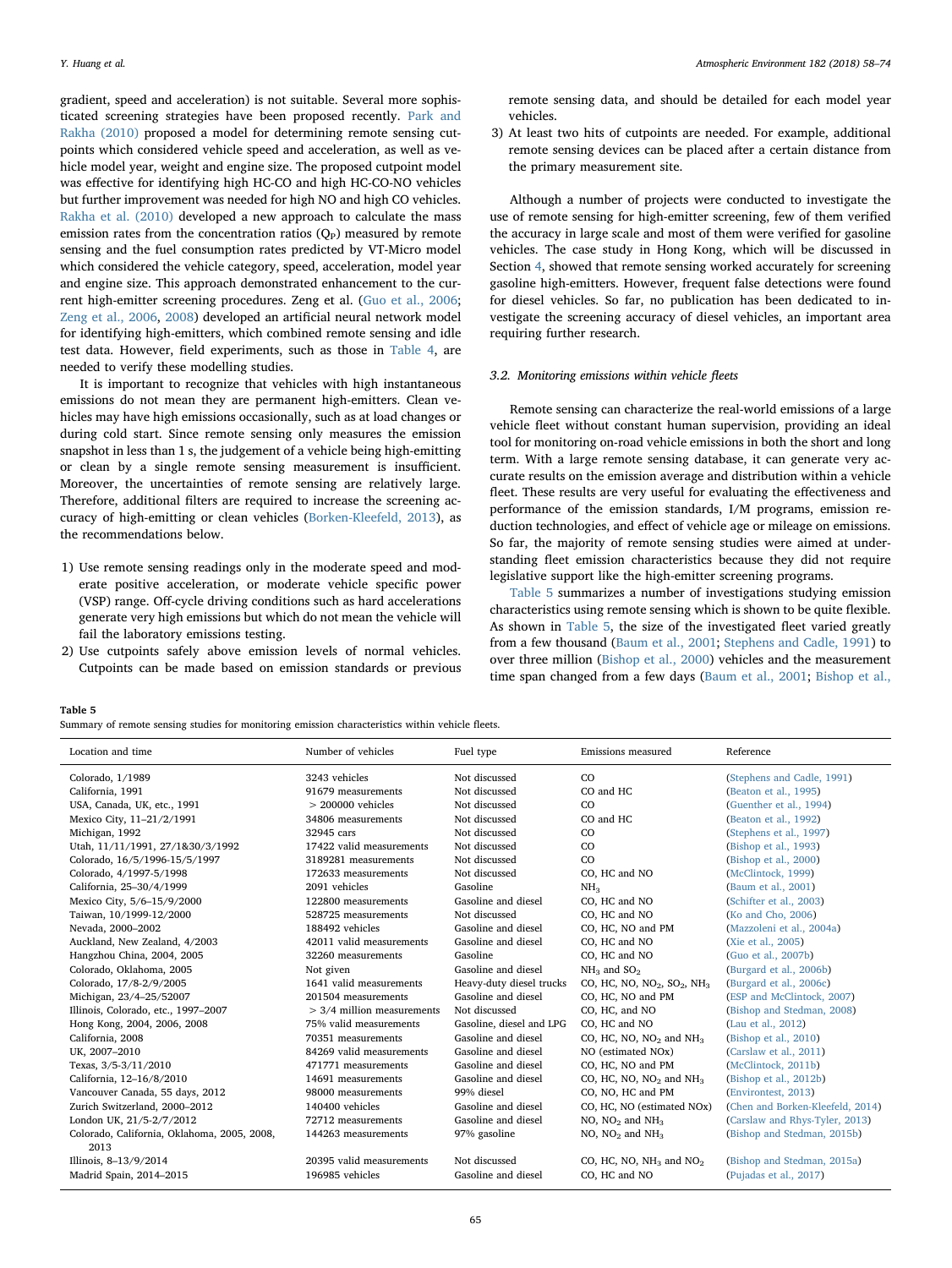[2012b;](#page-16-36) [Bishop and Stedman, 2015a\)](#page-16-15) to over ten years ([Bishop and](#page-16-26) [Stedman, 2008](#page-16-26); [Chen and Borken-Kleefeld, 2014](#page-16-6)). Studies conducted in early years (before 1997) only measured CO and HC emissions and did not distinguish between gasoline and diesel vehicles in the fleets. The most important and repeatedly reported finding of early remote sensing studies was that the emission distribution was highly skewed within a vehicle fleet. That is, a small number of dirty vehicles were responsible for more than half the total fleet emissions, while the majority of clean vehicles only emitted very little emissions. This finding justified the effectiveness and importance of using remote sensing for identifying high-emitting or clean vehicles, instead of the conventional I/M programs which required all vehicles to take periodic inspections for emissions testing.

[Fig. 3](#page-9-0) demonstrated the skewness of CO, NO and HC emission distribution within a vehicle fleet in different cities. Two criteria were often used to quantify the skewness, namely what percentage of vehicles emitted half of the total fleet emissions (Criterion A) and what percentage of emissions were emitted by the dirtiest 10% vehicles (Criterion B). As shown in [Fig. 3](#page-9-0), generally, less than 10% of vehicles emitted half of the total fleet emissions or the dirtiest 10% vehicles accounted for more than half of the total emissions. However, Mexico

City was an exception where half of CO and HC emissions were emitted by 24% and 12% of the vehicles in 1991 ([Beaton et al., 1992](#page-15-7)) and the dirtiest 10% vehicles emitted 45% CO, 25% HC and 29% NO emissions in 2000 [\(Schifter et al., 2003](#page-17-36)). This was because the average emissions were higher and there were more gross polluters in Mexico City than other cities ([Beaton et al., 1992\)](#page-15-7). The emission distribution of gasoline fleets was more skewed than that of diesel fleets ([Lau et al., 2012](#page-16-40); [McClintock, 2011b](#page-17-30)) and the skewness became more significant with the newer model year vehicles ([Bishop and Stedman, 2015a](#page-16-15)). This skewed distribution also applied for PM ([ESP and McClintock, 2007](#page-16-28); [Mazzoleni](#page-16-38) [et al., 2004a](#page-16-38); [McClintock, 2011b](#page-17-30)) and NH<sub>3</sub> [\(Baum et al., 2001\)](#page-15-6) emissions. Generally, CO and PM emissions were more skewed than NO and HC emissions. For example, [Mazzoleni et al. \(2004a\)](#page-16-38) reported that the dirtiest 10% of vehicles contributed as much as 80% PM and 76% CO, but only 42% HC and 45% NO. It should be noted that the top 10% high-emitting vehicles responsible for half of each pollutant were different 10% vehicles due to the different/conflicting emission formation mechanisms. CO and HC emissions were the result of incomplete combustion (mainly in lean-oxygen condition) while NO emission was generated in high-temperature rich-oxygen conditions ([Huang et al.,](#page-16-42) [2015\)](#page-16-42). In the 2010 California study [\(Bishop et al., 2012b](#page-16-36)), half of the

<span id="page-9-0"></span>



Fig. 3. Skewness of emission distribution within vehicle fleets. (a) Criterion A: percentage of vehicles emitting 50% of the total fleet emissions. (b) Criterion B: percentage of emissions being emitted by the dirtiest 10% vehicles.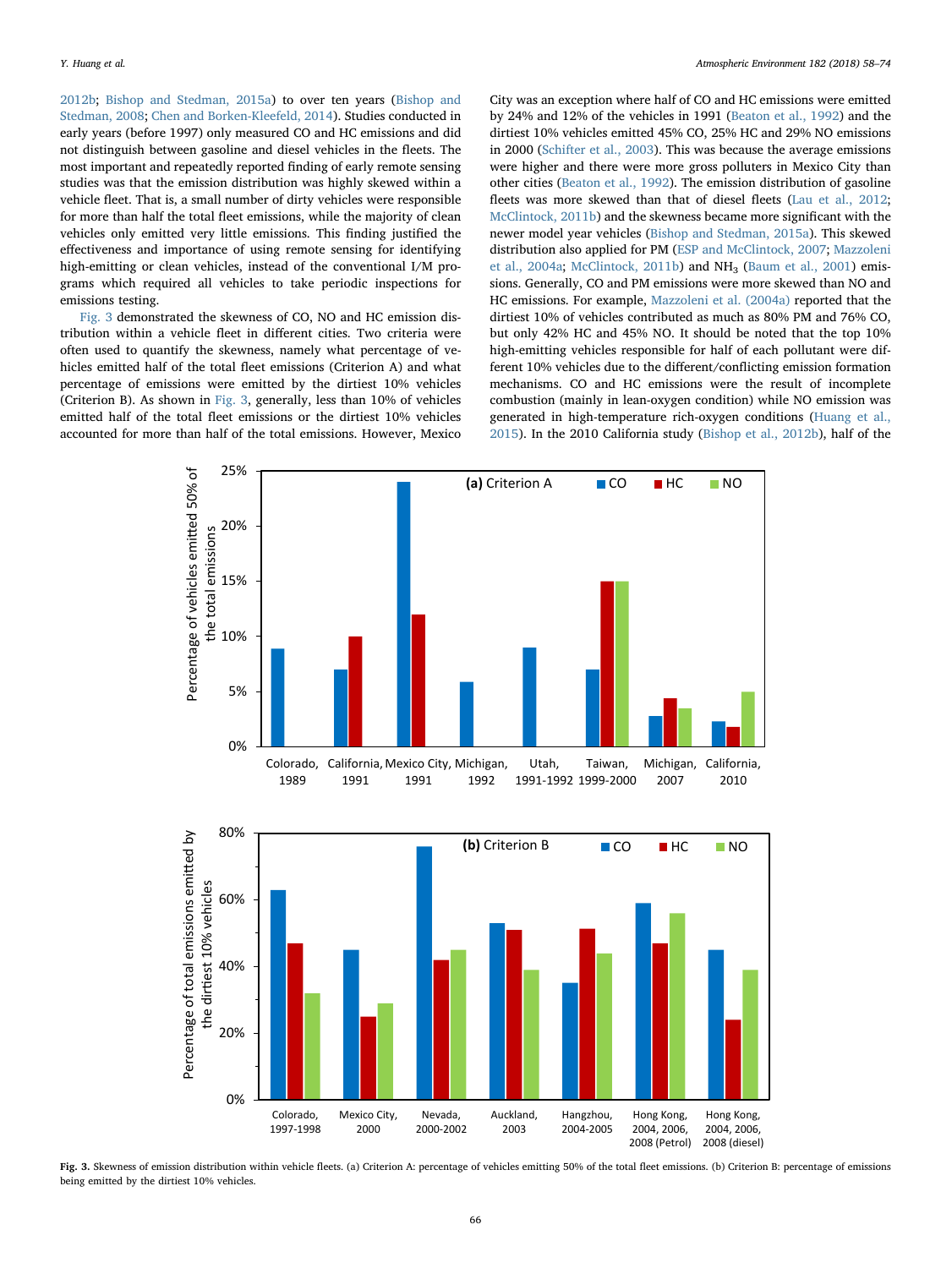fleet's total CO, HC and NO emissions were emitted by 2.3%, 1.8% and 5.0% of the dirtiest vehicles respectively. These high-emitters together accounted for 8.2% of the total fleet vehicles. However, they showed little overlapping, where only 7.1% of the high-emitters were high for both CO and HC, 2.6% were high for both CO and NO, 2.8% were high for both HC and NO, and 0.6% were high for all CO, HC and NO. The low overlapping proportion of high-emitters of each pollutant was also reported [\(Beaton et al., 1995](#page-15-1); [ESP and McClintock, 2007](#page-16-28); [Mazzoleni](#page-16-43) [et al., 2004b\)](#page-16-43).

Another main finding of early remote sensing studies was that emission levels increased with vehicle age and decreased steadily with newer model year ([Bishop et al., 2010](#page-15-8); [Bishop and Stedman, 2008](#page-16-26); [Burgard et al., 2006b,](#page-16-39) [2006c;](#page-16-16) [Schifter et al., 2003;](#page-17-36) [Stephens and Cadle,](#page-17-35) [1991;](#page-17-35) [Stephens et al., 1997](#page-17-28)), demonstrating the importance of proper maintenance and the effectiveness of the introduction of more stringent automotive emission standards. The increase of emission levels with vehicle age was mainly caused by a dramatic rise in the percentage of high-emitters ([Bishop et al., 1993](#page-16-30); [Ko and Cho, 2006;](#page-16-23) [Stephens et al.,](#page-17-28) [1997\)](#page-17-28), rather than an increase in the median vehicle emissions ([Bishop](#page-16-30) [et al., 1993](#page-16-30)). NH<sub>3</sub> was the only pollutant observed whose emission level decreased with the increase of vehicle age [\(Burgard et al., 2006b](#page-16-39)).

An important and concerning finding of the recent remote sensing studies was that while on-road CO and HC emissions were continuingly decreasing,  $NO<sub>x</sub>$  emissions of diesel vehicles were not decreasing as expected, or even increased in recent years, despite the significantly tightened automotive emission standards. The 2004–2008 Hong Kong study found that CO and NO emissions of modern diesel vehicles were similar to those of older vehicles ([Lau et al., 2012](#page-16-40)). A 13-year study (2000–2012) in Zurich (Switzerland) showed that  $NO<sub>x</sub>$  emissions of both diesel cars and diesel light commercial vehicles were actually increased [\(Chen and Borken-Kleefeld, 2014](#page-16-6)). The 2007–2010 UK study showed that  $NO<sub>x</sub>$  emissions of gasoline vehicles reduced substantially during 2005–2010, but  $NO<sub>x</sub>$  emissions of diesel vehicles tended to increase during 1987–2010 ([Carslaw et al., 2011\)](#page-16-4). A following remote sensing study in 2012 by the same UK team confirmed that all types of diesel vehicles had little  $NO<sub>x</sub>$  reduction over the past 15–20 years including those with  $NO<sub>x</sub>$  after-treatment systems, while gasoline passenger cars (including hybrids) showed considerable reduction in  $NO<sub>x</sub>$ ([Carslaw and Rhys-Tyler, 2013](#page-16-5)). The 2014–2015 Madrid (Spain) study showed that CO and HC emissions from gasoline and diesel engines were gradually reducing [\(Pujadas et al., 2017\)](#page-17-7). On the other hand, NO emission of gasoline engines was progressively reduced, while NO emission of diesel engines did not decrease.

The emission standards are complied with laboratory testing. This unexpected increase of  $NO<sub>x</sub>$  emissions in diesel engines was mainly caused by the significant discrepancy between the real-driving and homologation test procedure engine conditions. Therefore it was suggested that the European emission standards or NEDC needed to be revised to reflect the actual driving conditions better than it currently does [\(Carslaw et al., 2011](#page-16-4)). Besides, the rated maximum power output of petrol cars remained almost constant over the past 20 years, while the power of diesel cars had increased markedly by about 50% ([Carslaw](#page-16-44) [et al., 2013\)](#page-16-44). As  $NO<sub>x</sub>$  emissions had strong dependency on VSP, this power increase might help explain the increased  $NO<sub>x</sub>$  emissions of modern diesel vehicles. In North America, the reduction in NO emission was also occurring at a lower rate than other emissions [\(Bishop and](#page-16-15) [Stedman, 2015a](#page-16-15); [Environtest, 2013](#page-16-34)).

Regarding the emission characteristics of different vehicle classes, recent remote sensing studies reported that diesel vehicles had much higher NO and PM emissions but lower CO emissions than gasoline vehicles did ([Environtest, 2013;](#page-16-34) [ESP and McClintock, 2007](#page-16-28); [Lau et al.,](#page-16-40) [2012;](#page-16-40) [McClintock, 2011b\)](#page-17-30).

#### 3.3. Development of EFs and models

The estimation of road traffic emission inventories is critical for

setting and evaluating environmental policies such as air quality and vehicle emission standards [\(Smit et al., 2010](#page-17-38)), which requires accurate emission models. Emission models are aimed to provide appropriate EFs which are functional relations that predict the quantity of a pollutant emitted per distance travelled or amount of fuel consumed ([Franco et al., 2013](#page-16-0)). EFs usually take into account a number of parameters, including vehicle class, fuel type, emission control technology and driving conditions. The representativeness of EFs greatly determines the quality of emission models ([Franco et al., 2013](#page-16-0)). On-road remote sensing can simultaneously measure various exhaust emissions with the vehicle information and driving conditions in a large scale under real-world driving conditions. These features make remote sensing data very valuable for developing real-world EFs. As introduced in Section [2.1,](#page-3-3) fuel based EFs in [g/kg fuel] can be calculated from remote sensing data. Hence, the emission inventory of the total fleet can be obtained by multiplying the overall EF with the mass of fuel consumed by that fleet, which is available from tax records ([Pokharel et al., 2002](#page-17-19)).

The EFs calculated by equations [10](#page-4-4)–12 have been widely used to estimate the emissions of individual vehicles, mean emissions of vehicle subgroups and fleet emission inventories. [Table 6](#page-11-0) lists various EFs derived from remote sensing data. [Jimenez et al. \(2000\)](#page-16-27) estimated the  $NO<sub>x</sub>$  EF of a small heavy-duty diesel truck fleet (73 vehicles) in North Carolina. [Zhou et al. \(2014\)](#page-17-22) calculated the fuel and distance based EFs for light-duty gasoline vehicles and motorcycles in Macao. [Singer and](#page-17-20) [Harley \(1996\)](#page-17-20) estimated the overall fleet-average CO EF by taking into account the travel fractions and average EF of each vehicle subgroup (model year, vehicle class). The CO emission inventory was calculated by multiplying the fleet-average EF with the total gasoline consumed. The same method was used to estimate the fleet-average EFs and total emission inventories of CO, HC and NO in Denver [\(Pokharel et al.,](#page-17-19) [2002\)](#page-17-19), Mexico City [\(Schifter et al., 2005\)](#page-17-39) and Hangzhou [\(Guo et al.,](#page-16-22) [2007b\)](#page-16-22).

However, the above EFs did not take into account the driving conditions such as vehicle speed and acceleration. Several studies were performed to include these parameters in the estimation of EFs. [Yu](#page-17-40) [\(1998\)](#page-17-40) used four independent parameters in regression analysis of CO and HC EFs, including speed  $(u)$ , speed-squared  $(u^2)$ , acceleration  $(a)$ and acceleration-squared  $(a^2)$ . This method was applied to estimate CO, HC and NO EFs for gasoline ([Chan et al., 2004\)](#page-16-45), diesel ([Chan and Ning,](#page-16-18) [2005\)](#page-16-18) and liquefied petroleum gas (LPG) [\(Ning and Chan, 2007\)](#page-17-41) vehicles in Hong Kong. In addition, fuel economy (FE) factors correlated to vehicle speed were used for different fuel type vehicles [\(Chan and](#page-16-18) [Ning, 2005](#page-16-18); [Chan et al., 2004](#page-16-45); [Ning and Chan, 2007\)](#page-17-41). FE factors could also be expressed as a function of vehicle speed and acceleration ([Lau](#page-16-40) [et al., 2012](#page-16-40)). Recently, [Li et al. \(2016\)](#page-16-20) used artificial neural networks to estimate fuel-based EFs of CO, HC and NO from remote sensing data, which considered the driving patterns and meteorological conditions. Although emission models/factors were becoming more complex and comprehensive with time, statistical analysis showed that more complex models did not perform better than less complex models in terms of prediction error ([Smit et al., 2010](#page-17-38)).

Since on-road remote sensing measurements often covered a large and random sample of vehicles, the derived EFs represented an independent method for verifying the traditional emission inventory models developed from other emission measurement technologies ([Singer and Harley, 1996\)](#page-17-20). [Ekström et al. \(2004\)](#page-16-46) evaluated the COPERT III emissions model by remote sensing in Gothenburg (Sweden) and observed that the agreement between the model and remote sensing was good for  $NO<sub>x</sub>$ , moderate for HC and poor for CO. The International Vehicle Emissions (IVE) model was evaluated by remote sensing in Hangzhou (China) [\(Guo et al., 2007a](#page-16-47)). It was reported that IVE model predicted HC well, but under-predicted CO by 12%–50% and overpredicted  $NO<sub>x</sub>$  by 50%–250% for gasoline passenger cars. [Kuhns et al.](#page-16-48) [\(2004\)](#page-16-48) compared the EFs measured by remote sensing with the MO-BILE6 and PART5 models. The results showed that MOBILE6 modelled HC well for vehicles less than 20 years old, over-predicted CO by two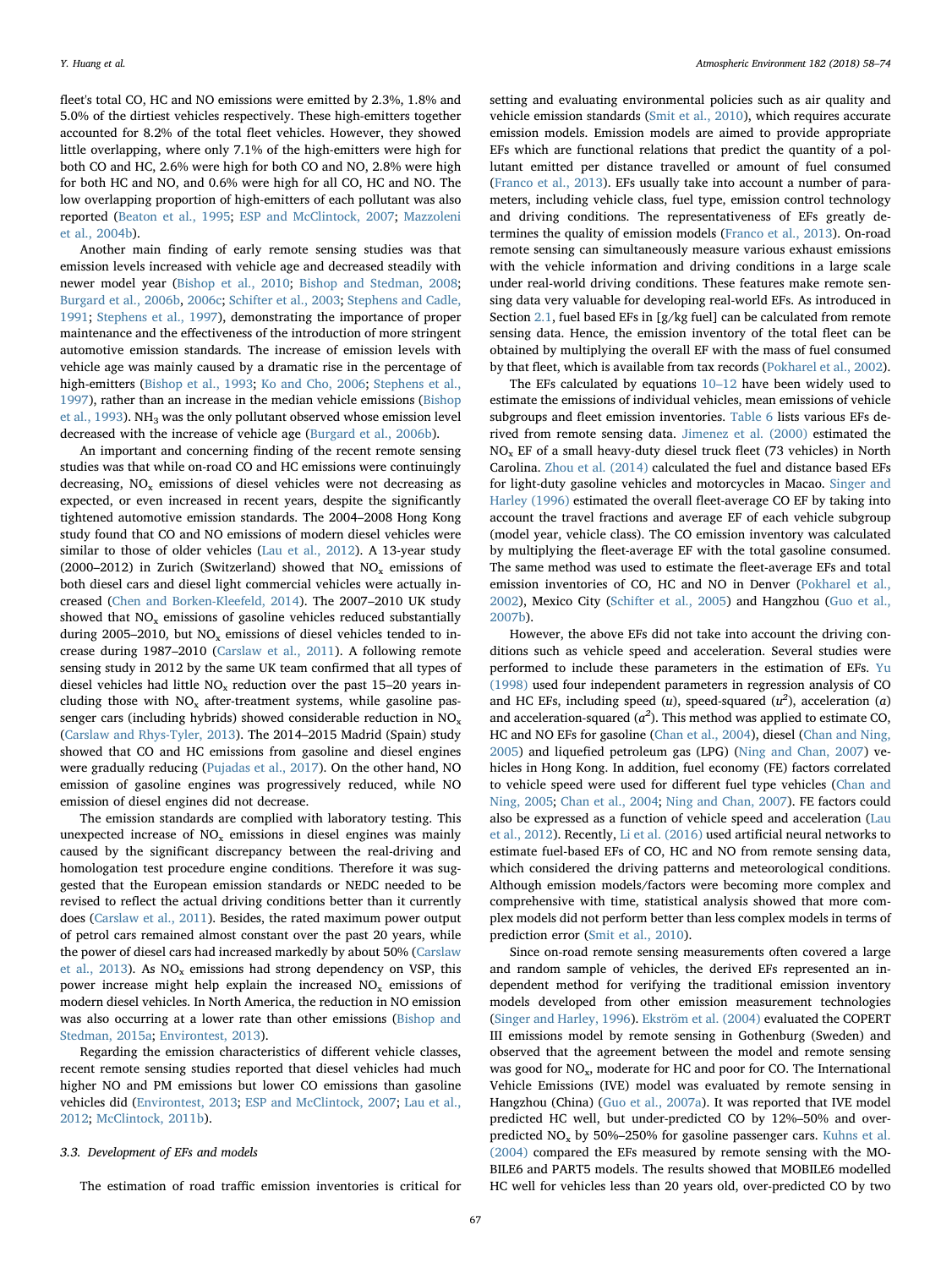#### <span id="page-11-0"></span>Table 6

EFs developed from remote sensing data.

| Remote sensing data                                               | Vehicle type                                            | $EFs *$                                                                                                                                                                                                                                                                             | Reference                    |
|-------------------------------------------------------------------|---------------------------------------------------------|-------------------------------------------------------------------------------------------------------------------------------------------------------------------------------------------------------------------------------------------------------------------------------------|------------------------------|
| 7 sites in California, 1991<br>$>$ 70000 vehicles                 | Gasoline cars and trucks                                | Individual $E F_{CO} = \frac{Q_{CO}}{1+Q_{CO}+3Q_{HC}} * \rho_f * \frac{28}{M_f}$ [g/gal fuel]                                                                                                                                                                                      | (Singer and Harley,<br>1996) |
| CO and HC                                                         |                                                         | Fraction of vehicle subgroup $f_{yv} = \frac{n_{yv}/N/FE_{yv}}{\sum_{v=1}^{Yn} \sum_{v=1}^{Vn} n_{yv}/N/FE_{yv}}$                                                                                                                                                                   |                              |
|                                                                   |                                                         | Fleet average $EF_{CO} = \sum_{v=1}^{Yn} \sum_{v=1}^{Vn} f_{vv} E_{CO, vv}$                                                                                                                                                                                                         |                              |
| 5 sites in Houston, 1996<br>CO and HC                             | Passenger cars; Van and pick-up<br>trucks; Other trucks | $EF_{P_1 y} = c_1/u + c_2 + c_3 u + c_4 a/u + c_5 a^2/u$ [g/mile]                                                                                                                                                                                                                   | (Yu, 1998)                   |
| 1 site in North Carolina, 1997<br>73 vehicles<br>NO               | Heavy-duty diesel trucks                                | $EF_{\text{NOx (as NO2)}} = 45 \pm 2$ [g/kg fuel]                                                                                                                                                                                                                                   | (Jimenez et al.,<br>2000)    |
| Denver, 1999-2000<br>10-2000 measurements in each<br>subgroup     | Cars and trucks                                         | Individual E <sub>CO</sub> = $28 \times Q_{CO}/(Q_{CO} + 1 + 6.6Q_{HC}) \times 71.4$ [g/kg fuel]<br>Individual E <sub>HC</sub> = $44*2.2*Q_{HC}/(Q_{CO}+1 + 6.6Q_{HC})*71.4$ [g/kg fuel]<br>Individual $E_{NO} = 30 \times Q_{NO}/(Q_{CO} + 1 + 6.6Q_{HC}) \times 71.4$ [g/kg fuel] | (Pokharel et al.,<br>2002)   |
| CO, HC and NO                                                     |                                                         | Relative fuel use of subgroup $f_{yy} = \frac{n_{yy}/N/FE_{yy}}{\sum_{v=V1}^{V_n} \sum_{v=V1}^{Y_n} (n_{yv}/N/FE_{yv})}$                                                                                                                                                            |                              |
|                                                                   |                                                         | Overall $EF_P = \sum_{v=V1}^{Vn} \sum_{y=Y1}^{Yn} f_{yv} EF_{P,yv}$                                                                                                                                                                                                                 |                              |
| 12 sites in Mexico City, 2000                                     | light-duty vehicles                                     | Average $EF_{CO} = 113.5 \pm 13$ [g/L fuel]                                                                                                                                                                                                                                         | (Schifter et al.,            |
| 42822 valid measurements                                          |                                                         | Average $EF_{HC} = 13.1 \pm 1.9$ [g/L fuel]                                                                                                                                                                                                                                         | 2005)                        |
| CO, HC and NO                                                     |                                                         | Average $EF_{\text{NOx}} = 9.84 \pm 2.3$ [g/L fuel]                                                                                                                                                                                                                                 |                              |
| 9 sites in Hong Kong, 2001                                        | Gasoline vehicles                                       | $Q_p = c_1 + c_2 u + c_3 u^2 + c_4 a + c_5 a^2$                                                                                                                                                                                                                                     | (Chan et al., 2004)          |
| 8544 valid measurements                                           |                                                         | $EF_{CO} = 1200 \times Q_{CO}/(1 + Q_{CO} + 6.1 Q_{HC})$ [g/L fuel]                                                                                                                                                                                                                 |                              |
| CO, HC and NO                                                     |                                                         | $EF_{HC} = 3651 \text{°Q}_{HC}/(1 + Q_{CO} + 6.1 Q_{HC})$ [g/L fuel]                                                                                                                                                                                                                |                              |
|                                                                   |                                                         | $EF_{NO} = 1293 \times Q_{NO}/(1 + Q_{CO} + 6.1 Q_{HC})$ [g/L fuel]                                                                                                                                                                                                                 |                              |
|                                                                   |                                                         | $EF_{p} = E_{p} * 0.8504 * u^{-0.674}$ [g/km]                                                                                                                                                                                                                                       |                              |
| 9 sites in Hong Kong, 2001                                        | Diesel vehicles                                         | $Q_P = c_1 + c_2 u + c_3 u^2 + c_4 a + c_5 a^2$                                                                                                                                                                                                                                     | (Chan and Ning,              |
| 6321 valid measurements                                           |                                                         | $E_{CO} = 1718 \times Q_{CO}/(1 + Q_{CO} + 6.1 Q_{HC})$ [g/L fuel]                                                                                                                                                                                                                  | 2005)                        |
| CO, HC and NO                                                     |                                                         | $E_{HC} = 5477 \cdot Q_{HC}/(1 + Q_{CO} + 6.1 Q_{HC})$ [g/L fuel]                                                                                                                                                                                                                   |                              |
|                                                                   |                                                         | $E_{NO}$ = 1841*Q <sub>NO</sub> /(1+Q <sub>CO</sub> +6.1Q <sub>HC</sub> ) [g/L fuel]                                                                                                                                                                                                |                              |
|                                                                   |                                                         | $EF_p = E_p * 3.1995 * u^{-1.1131}$ [g/km]                                                                                                                                                                                                                                          |                              |
| 5 sites in Hangzhou, 2004-2005<br>32260 vehicles<br>CO, HC and NO | Gasoline vehicles                                       | $\mbox{Individual }\mathit{EF}_{P} = \frac{QP}{1 + Q_{CO} + 4 Q_{HC}} * \frac{M P \rho f}{M_f}~[\mbox{g/L fuel}]$                                                                                                                                                                   | (Guo et al., 2007b)          |
|                                                                   |                                                         | Relative fuel use of subgroup $f_i = \frac{n_i/N/FE_i}{\sum n_i/N/FE_i}$                                                                                                                                                                                                            |                              |
|                                                                   |                                                         | Overall $EF = \sum_{i=1}^{n} EF_i = \sum_{i=1}^{n} EF_i f_i$                                                                                                                                                                                                                        |                              |
| Hong Kong, 2006                                                   | LPG vehicles                                            | $Q_P = c_1 + c_2 u + c_3 u^2 + c_4 a + c_5 a^2$                                                                                                                                                                                                                                     | (Ning and Chan,              |
| 1791 valid measurements of a 20-taxis                             |                                                         | $EF_{CO} = 1076 \times Q_{CO}/(1 + Q_{CO} + 6.1 Q_{HC})$ [g/L fuel]                                                                                                                                                                                                                 | 2007)                        |
| fleet                                                             |                                                         | $EF_{HC} = 3429 \times Q_{HC}/(1 + Q_{CO} + 6.1 Q_{HC})$ [g/L fuel]                                                                                                                                                                                                                 |                              |
| CO, HC and NO                                                     |                                                         | $EF_{NO} = 1153 \times Q_{NO}/(1 + Q_{CO} + 6.1 Q_{HC})$ [g/L fuel]                                                                                                                                                                                                                 |                              |
|                                                                   |                                                         | $EF_{P} = E_{P} * 0.36617 * u^{-0.2988}$ [g/km]                                                                                                                                                                                                                                     |                              |
| 10 sites in Hong Kong, 2004, 2006, 2008<br>75% valid measurements | Gasoline, diesel and LPG<br>vehicles                    | Fuel based $\text{EF}_{\text{P1}}=\frac{P}{CO+CO2+6*HC}*\frac{M_P*\rho_f}{M_{\text{fuel}}}$ [g/L fuel]                                                                                                                                                                              | (Lau et al., 2012)           |
| CO, HC and NO                                                     |                                                         | Distance based $EF_{P2} = EF_{P1} * FE$ [g/km]                                                                                                                                                                                                                                      |                              |
|                                                                   |                                                         | $FE_{gasoline} = 0.135 + 2.017/u + 0.029a [L/km]$                                                                                                                                                                                                                                   |                              |
|                                                                   |                                                         | $FE_{\text{diesel}} = 0.066 + 1.034/u + 0.042a$ [L/km]                                                                                                                                                                                                                              |                              |
|                                                                   |                                                         | $FE_{LPG} = 0.153 + 3.296/u + 0.025a$ [L/km]                                                                                                                                                                                                                                        |                              |
| 19 sites in Macao, 2008                                           | Light-duty motorcycles (LDMC),                          | $E_{CO} = 1200 \times Q_{CO}/(1 + Q_{CO} + 6.1 Q_{HC})$ [g/L fuel]                                                                                                                                                                                                                  | (Zhou et al., 2014)          |
| CO, HC and NO                                                     | heavy-duty motorcycles                                  | $E_{HC} = 1800 \times Q_{HC}/(1 + Q_{CO} + 6.1 Q_{HC})$ [g/L fuel]                                                                                                                                                                                                                  |                              |
|                                                                   | (HDMC), and light-duty gasoline<br>vehicles (LDGV)      | $E_{NO} = 1293 \times Q_{NO}/(1 + Q_{CO} + 6.1 Q_{HC})$ [g/L fuel]<br>$EF_P = FE*E_P [g/km]$                                                                                                                                                                                        |                              |
|                                                                   |                                                         | $FE = 2.0$ (LDMC), 2.8 (HDMC), 8.5 (LDGV) [L/100 km]                                                                                                                                                                                                                                |                              |
| Hefei, 2012                                                       | light-duty gasoline vehicles                            | $E_{CO} = 1200 \times Q_{CO}/(1 + Q_{CO} + 6.1 Q_{HC})$ [g/L fuel]                                                                                                                                                                                                                  | (Li et al., 2016)            |
| 38867 valid measurements                                          |                                                         | $E_{HC} = 1800/0.493 \times Q_{HC}/(1 + Q_{CO} + 6.1 Q_{HC})$ [g/L fuel]                                                                                                                                                                                                            |                              |
| CO, HC and NO                                                     |                                                         | $E_{NO} = 1293 \times Q_{NO}/(1 + Q_{CO} + 6.1 Q_{HC})$ [g/L fuel]                                                                                                                                                                                                                  |                              |
|                                                                   |                                                         | Back-propagation and Radial basis function neural networks                                                                                                                                                                                                                          |                              |

\*Symbols: c1-c5: regression coefficients; y: model year; v: vehicle type; nyv: number of vehicles in subgroup (y,v); N: total number of vehicles.

times for vehicles less than 13 years, and under-predicted NO by 33% for 7–15 years vehicles but agreed well for vehicles less than 7 years. PART5 only predicted a constant PM EF which was about the value of 13-year-old vehicles. [Fujita et al. \(2012\)](#page-16-49) compared the fleet-averaged EFs of tunnel and remote sensing measurements with those modelled by MOVES2010a, MOBILE 6.2 and EMFAC 2007. The modelled CO and  $NO<sub>x</sub>$  EFs were in reasonable agreement (  $\pm$  25%). However, the measured HC/NO<sub>x</sub> ratios were 1.4-3.1 times higher than those predicted by the three models during high-temperature periods. These studies highlighted that each EF model was only accurate for some pollutants under specific conditions, but had limitations of significant over- or under-estimation for other pollutants.

### 3.4. Evaluation of emission control programs and technologies

The large sampling size of vehicle emissions under real-world driving conditions makes remote sensing an effective and economic tool to evaluate the performance of emission control programs and technologies. Many early remote sensing studies were developed in parallel with the US vehicle emissions regulatory practices, particularly the introduction of I/M programs ([Ropkins et al., 2009\)](#page-17-4). I/M programs were aimed to improve air quality by identifying cars and trucks with high emissions that might need repairs. The 1990 Amendments to the Clean Air Act made I/M mandatory for several areas across the US. A number of remote sensing studies were conducted to evaluate the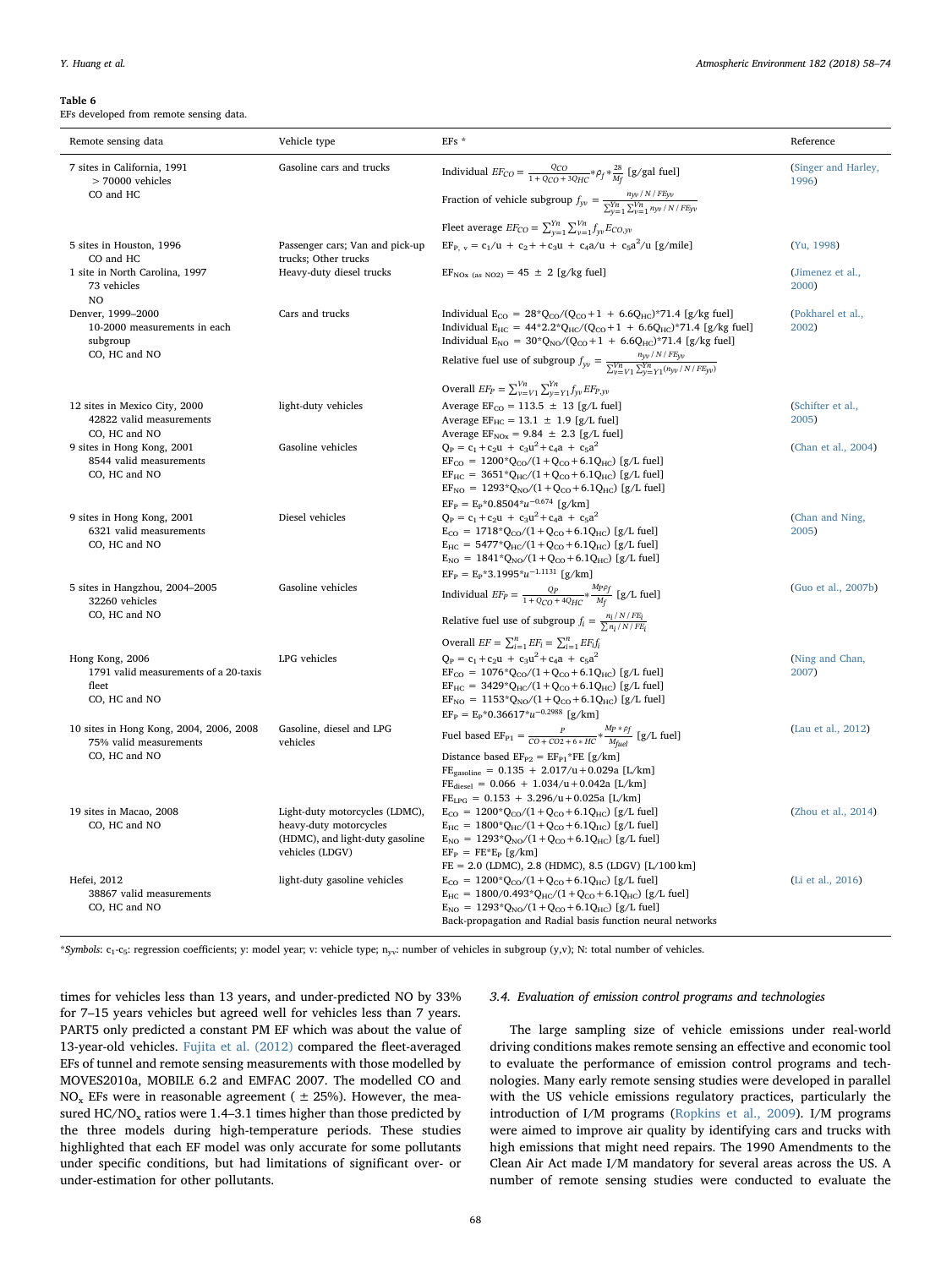performance and effectiveness of I/M programs [\(Lawson et al., 1990](#page-16-50); [Stedman et al., 1997](#page-17-42), [1998](#page-17-43); [Zhang et al., 1993,](#page-17-12) [1996b](#page-17-44)), and provided valuable experimental data on the performance and limitations of I/M programs. For example, [Zhang et al. \(1993\)](#page-17-12) found that CO emissions of I/M vehicles were 13% lower than those of non-I/M vehicles, while no significant difference was observed in HC emissions. [Bishop et al.](#page-16-51) [\(1997\)](#page-16-51) observed a steady emission reduction after the introduction of light-duty vehicle emission standards and the implementation of I/M programs in Mexico. [Stedman et al. \(1997\)](#page-17-42) reported that the benefits of a one-year-old I/M program in Colorado were significant for CO emissions, but undetectable for HC and NO emissions. [Guenther et al.](#page-16-37) [\(1994\)](#page-16-37) compared the remote sensing data measured in the USA, Canada, Mexico, UK and Sweden and concluded that the USA Federal New Vehicle Emissions Standards had caused a dramatic reduction in fleet emissions. However, [Zhang et al. \(1996b\)](#page-17-44) concluded that the performance of the past I/M programs on reducing CO and HC emissions was less effective than that predicted by the US EPA.

Regarding the effect of I/M programs on high-emitters, [Lawson](#page-16-50) [et al. \(1990\)](#page-16-50) found that CO and HC emissions from high-emitters were much higher than when the vehicles received their routine inspection, and the time since the I/M program had little influence on the cars' emissions in the roadside inspection. A remote sensing study in Denver showed that some high-emitting vehicles were registered outside the I/ M area after they failed the I/M test but they were still driven in the I/M area, which might have reduced the benefits of I/M programs [\(Stedman](#page-17-43) [et al., 1998](#page-17-43)).

To achieve air quality targets, other emission control programs were also frequently implemented, such as new emission control technologies, fleet retrofits, and reformulated and oxygenated fuels. Remote sensing data were valuable to assess the performance of these programs as well.

[Burgard and Provinsal \(2009\)](#page-16-25) measured the CO, HC, NO and NO2 emissions of school buses equipped with 5-year old diesel oxidation catalysts (DOC) and diesel particulate filters (DPF) by remote sensing. The results showed that CO and HC emissions decreased while  $NO<sub>x</sub>$ , NO and  $NO<sub>2</sub>/NO<sub>x</sub>$  ratio increased with each retrofit technology. [Sjödin](#page-17-45) [\(1994\)](#page-17-45) used remote sensing to investigate the emission performance of three-way catalysts (TWC) and non-catalyst cars. It was found that the average CO emission of TWC cars was about 90% lower than that of non-catalyst cars. However, the reduction of HC emission was uncertain due to the presence of liquid water in the exhaust which interfered with the HC measurement. A later remote sensing study of [Sjödin and](#page-17-46) [Andréasson \(2000\)](#page-17-46) reported that the emission performance of new TWC-cars had improved significantly in recent years. A decade of onroad remote sensing measurements in the USA showed large and fuel specific reductions for CO, HC and NO emissions, implying that the emission reductions were mainly due to continued improvements in the function and durability of vehicle emission control systems, while I/M and fuel reformulation programs only played a minor role [\(Bishop and](#page-16-26) [Stedman, 2008](#page-16-26)).

For fleet retrofit and air quality programs, [Bishop et al. \(2012a\)](#page-15-2) assessed the retirement program of heavy-duty diesel trucks fleet in California by remote sensing. They found that the mean fleet age decreased from 12.7 years in April 2008 to 2.5 years in May 2010 with significant reductions in CO,  $NO<sub>x</sub>$  and PM emissions. [Bishop et al.](#page-15-9) [\(2013\)](#page-15-9) also evaluated the effect of California and Federal emission regulations for 2007 and newer heavy-duty diesel engines. The remote sensing data showed that  $NO<sub>x</sub>$  emissions had decreased by 12% since 2010, while PM emissions remained low, indicating no deterioration of the DPF. [Dohanich et al. \(2004\)](#page-16-52) investigated the associations between CO, HC and NO emissions and vehicle year (1926–2000) by remote sensing. The results showed that the median emissions of five-year categories peaked in the 1950s and decreased steadily thereafter, with the steepest declines from the late 1970s to early 1980s. This emission decrease was in line with the advances in emission control technology, oxygenated gasoline, more fuel-efficient engines and emission testing.

[Zhou et al. \(2007\)](#page-17-47) used remote sensing to evaluate the effectiveness of the vehicle emission control measures that aimed to improve Beijing's air quality. The results showed that aggressive control strategies that were recently implemented significantly reduced on-road emissions, while the earlier program to retrofit pre-Euro cars with TWC produced little emission reduction. The results also implied that the durability of vehicle emission controls may be inadequate.

Regarding the performance of reformulated and oxygenated fuel programs, remote sensing data showed that the Colorado Oxygenated Fuels Program had led to a statistically significant decrease in the average CO emission ([Bishop and Stedman, 1989,](#page-16-53) [1990\)](#page-16-54). [Baum et al.](#page-15-10) [\(2000\)](#page-15-10) used remote sensing to measure the emissions of vehicles powered by reformulated Phase II gasoline, diesel, compressed natural gas and methanol blended with 15% gasoline. They found that the gasoline and methanol powered cars had increased  $NH<sub>3</sub>$  emission. Installation of TWC showed high reduction activity in some vehicles but poor selectivity resulted in the formation of  $NH<sub>3</sub>$  and possibly other nitrogen-containing products.

Remote sensing can be used to do comparison or cross checks with other emission testing technologies. [Lawson et al. \(1990\)](#page-16-50) conducted a double-blind comparison on the CO emissions measured by remote sensing and on-board emission analyser, showing an accuracy of  $\pm 10\%$ for remote sensing. [Bishop et al. \(1996b\)](#page-16-55) studied the test-to-test variability of different emission testing methods, including FTP, IM240 dynamometer testing, idle testing and remote sensing. They found that the variability was attributed to the vehicle, not to the testing procedure. Scheduled I/M programs would fail to identify and repair these vehicles, resulting in a large percentage of high-emitting vehicles to escaping the reduction measures. The only way of reliable detection of high-emitting vehicles was through multiple tests. [Bishop et al. \(1996a\)](#page-15-11) compared the vehicle emissions in a tunnel measured by remote sensing, bags, canisters, adsorbent traps and Fourier transform infrared spectroscopy. [Walsh et al. \(1996\)](#page-17-48) compared the vehicle emissions of three measurement techniques, including two-speed idle testing, remote sensing and IM240 dynamometer testing. The results showed good agreement between the three methods, but site selection and cutpoints must be carefully considered when using remote sensing for the detection of high-emitting vehicles. [Yanowitz et al. \(2000\)](#page-17-49) compared the emission measurements from chassis dynamometer, remote sensing, and tunnel study for heavy-duty diesel vehicles. The three techniques showed reasonable agreement between  $NO<sub>x</sub>$  emissions, but the agreement for CO, HC and PM emissions was qualitative. [Westerdahl et al. \(2009\)](#page-17-50) compared the CO emission factors derived from measurements in three different environments (on-road, roadside and ambient) with those from remote sensing in Beijing (China) and observed a good agreement. [Smit and Bluett \(2011\)](#page-17-51) proposed a new method to compare vehicle emissions measured by remote sensing and laboratory testing. The results showed that laboratory and remote sensing data are substantially different for CO, HC and  $NO<sub>x</sub>$  emissions in terms of their distributions, mean and 99th percentile values. It implied that high-emitters might not be adequately captured in laboratory testing.

Remote sensing can also be applied to evaluate the effect of some real-world factors on vehicle emissions that would be difficult or costly to achieve with laboratory testing. For example, remote sensing was used to investigate the effect of altitude on CO, HC and NO emissions of heavy-duty diesel trucks [\(Bishop et al., 2001b](#page-15-4)). The results showed that the emissions increased with the increase of altitude. Long-term remote sensing data was used to investigate the deterioration rates of emission control systems of both gasoline [\(Borken-Kleefeld and Chen, 2015](#page-16-56)) and diesel ([Chen and Borken-Kleefeld, 2016](#page-16-57)) cars in Zurich (Switzerland). They found that deterioration rates for hot  $NO<sub>x</sub>$  and CO emissions of older gasoline vehicles were much lower than assumed, but significantly higher for Euro 3 and 4 cars. Moreover, the deterioration rates did not depend on engine load. Regarding diesel cars, the  $NO<sub>x</sub>$ emission rates were stable over the mandatory durability interval of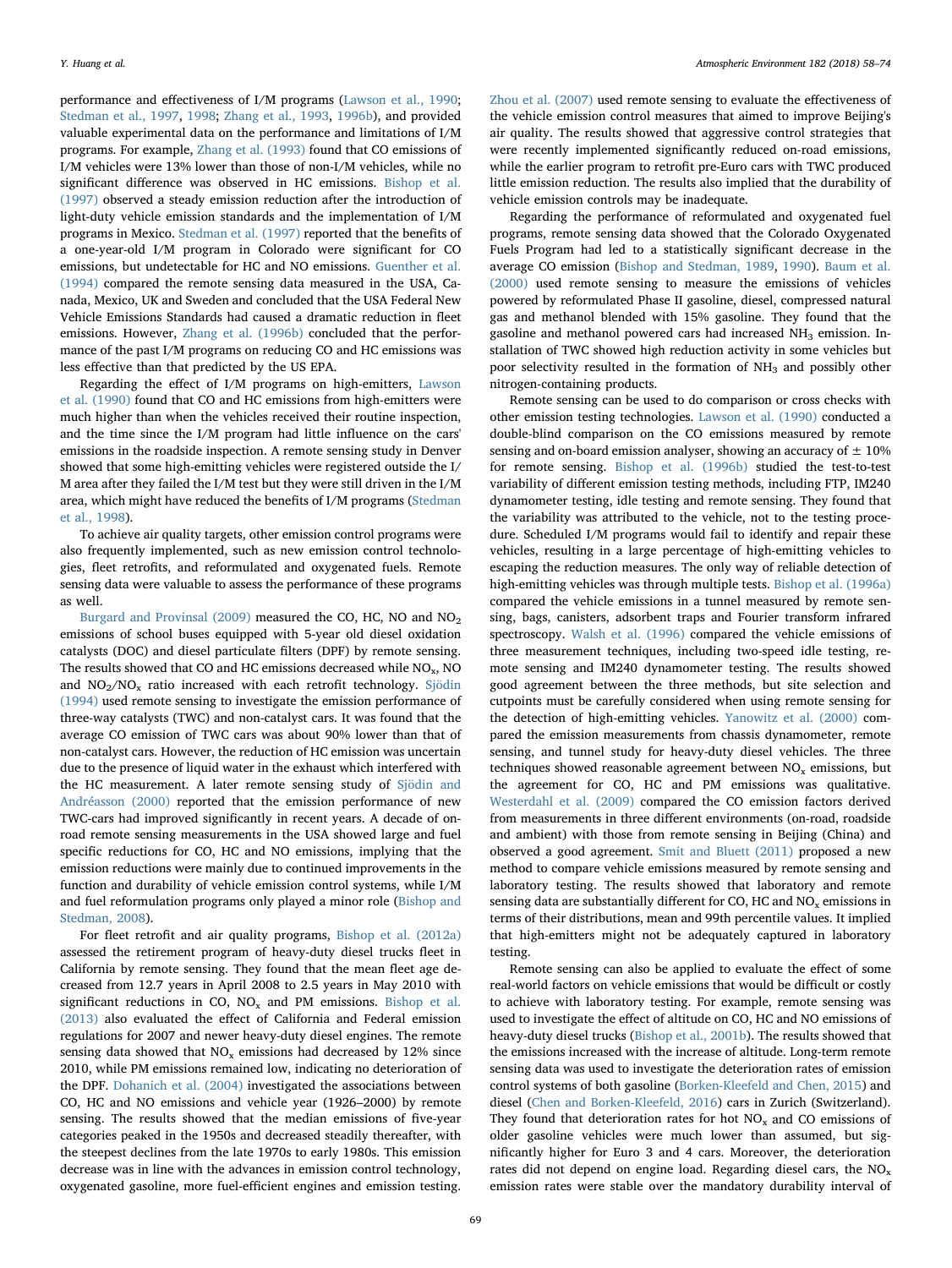80000 km for Euro 1 and 4 cars, but were about 23–25% for Euro 2 cars and 5–11% for Euro 3 cars. [Bishop et al. \(2016\)](#page-16-14) investigated the effect of mileage (age) on fleet emissions and found that the small highmileage fleets (e.g. taxi and shuttle vans) might have emitted a significant share of the total emissions.

# 3.5. Remote sensing of off-road emissions

Although remote sensing was mainly developed for on-road vehicle emissions, the technology is also applicable to measure off-road emissions. [Bishop et al., 1999,](#page-16-58) [2001a,](#page-15-12) [2006](#page-15-13) used remote sensing to measure CO and HC emissions of snowmobiles in the Yellowstone National Park. Remote sensing technique had also been applied to measure the NO emission from in-use aircrafts while on the ground [\(Popp et al., 1999b\)](#page-17-52) and railway locomotives ([Popp et al., 1999c](#page-17-53)). Recently, Burgard et al. ([Burgard and Bria, 2016;](#page-16-59) [Burgard et al., 2011\)](#page-16-60) expanded the application of remote sensing to measure CO, HC, NO,  $NO<sub>2</sub>$  and  $SO<sub>2</sub>$  emissions of marine ships. However, these applications were rather few compared with on-road emission measurements due to the less regulatory attention and public concern on off-road emissions.

# <span id="page-13-0"></span>4. Experience and issues of remote sensing application in Hong Kong

Hong Kong is one of the first megacities where remote sensing has been extensively tested since 1993 under the auspices of the Hong Kong Environmental Protection Department (HKEPD) and is currently used for regulatory enforcement. There is therefore a wealth of vehicle emission data from Hong Kong using remote sensing, which should be evaluated and shared with the research community, in an effort to improve the accuracy and application of remote sensing of on-road vehicle emissions.

Remote sensing has been used for various applications in Hong Kong. It was used to develop real-world EFs of CO, HC and NO for gasoline [\(Chan et al., 2004](#page-16-45)), diesel ([Chan and Ning, 2005](#page-16-18)) and LPG ([Ning and Chan, 2007\)](#page-17-41) vehicles. The results showed that the vehicle model year, engine size and driving pattern had a strong correlation with their EFs. Remote sensing was also used to monitor vehicle emissions in Hong Kong. A remote sensing study that took place in 22 cities worldwide during 1990–1994 reported that Hong Kong had lower CO and HC emissions than other cities [\(Zhang et al., 1995](#page-17-15)). [Lau et al.](#page-16-40) [\(2012\)](#page-16-40) analysed the remote sensing data collected in 2004, 2006 and 2008. The results showed that LPG vehicles generally had higher emissions compared to gasoline and diesel vehicles, particularly among high-emitting vehicles. In addition, while emissions of gasoline and LPG vehicles were continuously decreasing, CO and NO emissions of diesel vehicles increased during 2004–2008. A recent diesel remote sensing study [\(Huang et al., 2018](#page-16-61)) reported that CO, HC and NO emissions showed an unexpected increasing trend during 1998–2004, but they all decreased steadily during 2005–2015 except for NO of  $\geq 6001$  cc vehicles during 2013–2015.

From 1 September 2014, the HKEPD started to use remote sensing as an enforcement tool for detecting high-emitting vehicles in Hong Kong ([HKEPD](#page-16-62), accessed 18.05.2017). [Fig. 4](#page-13-1) illustrates the procedures of the HKEPD enforcement program, which utilised two sets of remote sensing equipment that were placed with 1-s distance on a slight incline. All the data was transmitted to a remote data storage and then post processed by the HKEPD to identify the vehicle manufacture year, model, fuel type and emission certification levels. For a vehicle to be identified as a high-emitter, there must be two measurements above the cutpoints and the driving characteristics must be within the speed/acceleration ranges of the laboratory testing cycle. Further to this, the measurement data would be rejected if the traffic was near to standstill  $(< 10 \text{ km/h})$ . The cutpoints were determined based on a significant database of remote sensing and chassis dynamometer measurements, from which a correlation between the emission levels of a vehicle when

emitting the highest transient concentrations and still being able to pass a chassis dynamometer test was derived. The next step was for the vehicle owner to be notified via an Emission Test Notice (ETN) that the vehicle was detected with high emissions and must be serviced/repaired and tested at an authorised Emissions Testing Centre within 12 working days. The high-emitting vehicles were required to pass a short transient chassis dynamometer emission test, the Hong Kong Transient Emission Test (HKTET), to remain registered and roadworthy.

Before the enforcement program began, there was a particular focus on LPG vehicles which were used for public transport purposes in Hong Kong, i.e. taxis and minibuses. These vehicles accumulate a high mileage quickly and the performance of their TWCs and oxygen sensors can deteriorate significantly within two years from new. It was suspected that a significant number of these vehicles would be detected as high-emitters and possibly fail the HKTET as the fleet average age was between 5 and 10 years. Two main actions were taken to support the industry to clean up the fleet, including a one-time replacement program of TWCs and oxygen sensors and a series of seminars and workshops to teach mechanics what to check and repair. The industry took receipt of approximately 17000 sets of TWCs and oxygen sensors for taxis and minibuses.

The remote sensing program in Hong Kong has been very effective in tackling the excessive emission problems of gasoline and LPG vehicles. Over 1.6 million vehicle measurements have been taken in Hong Kong from the enforcement start date (1 September 2014) till 30 April 2017. As shown in [Table 7](#page-14-0), 8207 ETNs were issued and 95% of the high-emitting vehicles have been successfully repaired and passed the HKTET. In total, 356 vehicles had their licences cancelled for either failing the HKTET or not conducting the test. The percentages of gasoline and LPG high-emitting vehicles had been reduced from 10% and 80% to 5% and 20% between 2014 and 2016, respectively. [HKEPD](#page-16-63) [\(2017\)](#page-16-63) reported that the roadside concentrations of  $PM_{10}$ ,  $PM_{2.5}$ ,  $NO<sub>x</sub>$ ,  $NO<sub>2</sub>$  and  $SO<sub>2</sub>$  were reduced by 16%, 13%, 12%, 17% and 13% during

<span id="page-13-1"></span>

Fig. 4. The process of the HKEPD remote sensing enforcement program.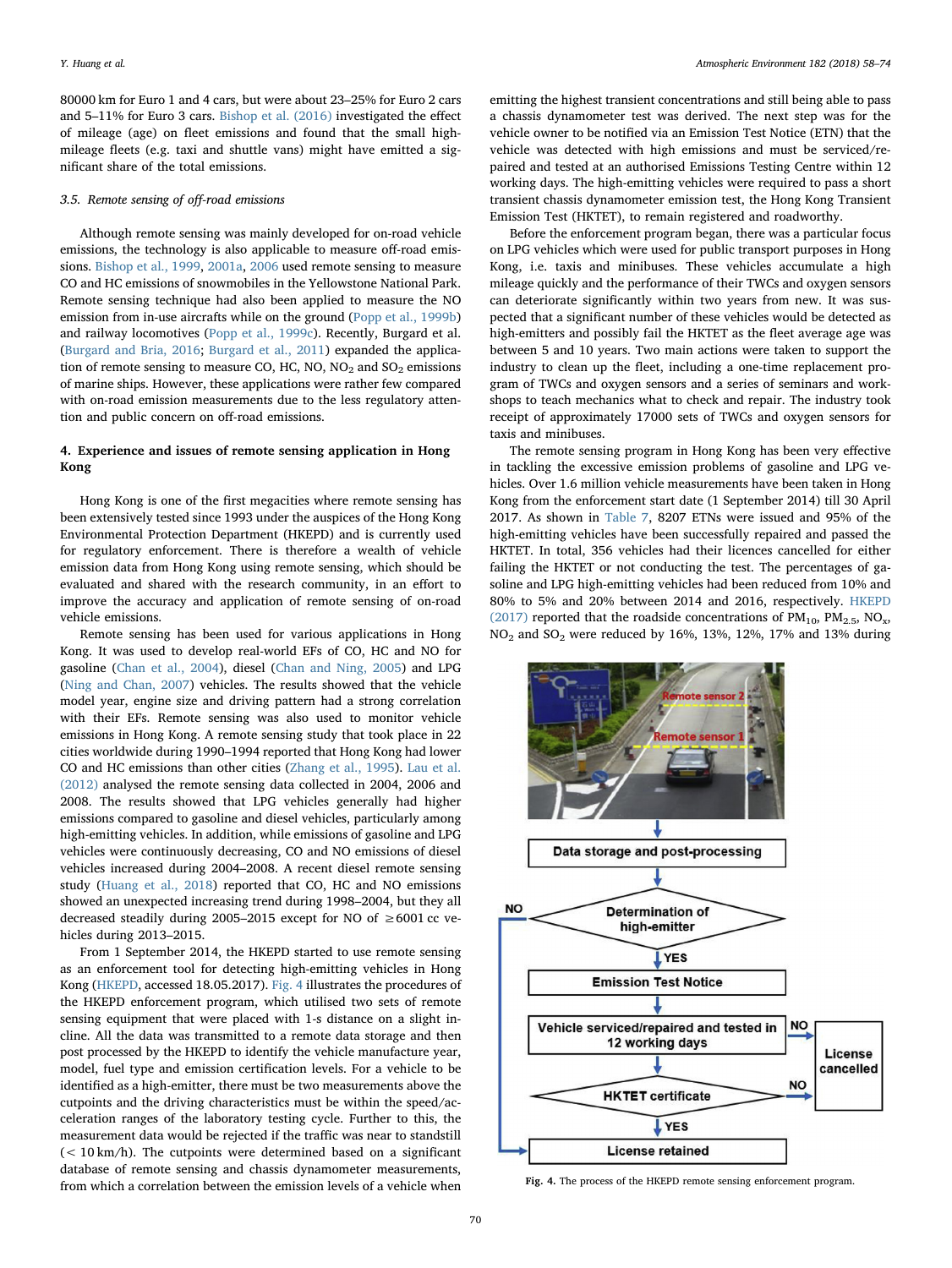#### <span id="page-14-0"></span>Table 7

Statistics on Hong Kong remote sensing enforcement program (1/9/2014–30/4/2017).

|                                        | Vehicle Type                                  | Number of<br>vehicles | Percentage |
|----------------------------------------|-----------------------------------------------|-----------------------|------------|
| <b>Emission Testing</b>                | Light goods vehicle                           | 22                    | $0.3\%$    |
| Notice (8207 in                        | Private car                                   | 2396                  | 29.2%      |
| total)                                 | Light bus                                     | 428                   | $5.2\%$    |
|                                        | Taxi                                          | 5361                  | 65.3%      |
| HKTET test result<br>$(7573$ in total) | Repaired and passed<br><b>HKTET</b>           | 7217                  | 95.3%      |
|                                        | <b>Failed HKTET and licence</b><br>cancelled  | 162                   | $2.1\%$    |
|                                        | Not conducting HKTET<br>and licence cancelled | 194                   | 2.6%       |

#### 2015–2016, respectively.

However, a major limitation is that the HKEPD enforcement program is only limited to gasoline and LPG vehicles, while diesel vehicles - a major source for  $NO<sub>x</sub>$  and PM emissions - are excluded. Remote sensing as it is currently utilised produces significant false detections of diesel high-emitters. The reasons for the discrepancy between on-road remote sensing measurement and laboratory chassis dynamometer test and the suggested research path that could provide the answers are discussed as follows.

Firstly, diesel vehicles have much lower CO and HC emissions but higher  $NO<sub>x</sub>$  emissions than gasoline vehicles do. [Fig. 5](#page-14-1) shows the emission percentiles of 88 pass and 98 failed diesel vans. Two times the respective standard limits are the suggested selection criteria determining failed vehicles in Hong Kong. Each vehicle was tested in the 200-s HKTET test ([Commissioner for Transport, 2012](#page-16-64)). As shown in [Fig. 5](#page-14-1), CO and HC concentrations of both pass and failed vehicles are relatively low. Compared with [Table 3](#page-5-0), the range of CO is about the same as the uncertainly of remote sensing device and the range of HC is even much lower than the device uncertainty. In addition, the emission concentrations of failed vehicles are not significantly different to those of pass vehicles, in particular CO and HC emissions. The failed vehicles have a large proportion of time with emissions lower than the maximum emission levels of pass vehicles. The 99th emission percentiles of pass vehicles equal to the 95th CO, 96th HC and 75th  $NO<sub>x</sub>$  of failed vehicles. This means, if the 99th emission percentile levels of pass vehicles are used as the cutpoints, a high-emitter will only have 5%, 4% and 25% of chance to be identified as high-emitting in CO, HC and  $NO<sub>x</sub>$ by a snapshot remote sensing measurement, respectively. The above results imply that the enforcement program for diesel vehicles may focus on  $NO<sub>x</sub>$  emissions which are more detectable and important. Another research path is to improve the accuracy of current remote sensing device. The HKEPD is now developing a new generation of remote sensing device with higher sensitivity so that identification of diesel high-emitters can be feasible.

Secondly, gasoline and diesel engines have different operating principles. Gasoline engines, also referred to as spark ignition (SI) engines, control the output power by adjusting the fuel injection rate (through injection duration and pressure) and intake air flow rate (through a throttle valve), in which the combustion is always around stoichiometric conditions. However, diesel engines, also referred to as compression ignition (CI) engines, do not have a throttle valve and the output power is controlled by only changing the fuel injection rate. As a result, diesel engines are always operated under lean conditions, even at full load ([Heywood, 1988\)](#page-16-19). As introduced in Section [2.4](#page-5-4), a limitation of remote sensing is that it cannot distinguish the excess oxygen in the exhaust from the large amount of oxygen in the atmosphere [\(Burgard](#page-16-10) [et al., 2006a\)](#page-16-10). This results in inaccurate calculation of absolute emission concentrations, which is based on a key assumption that the engine is running rich with no oxygen in the exhaust ([Bishop and Stedman, 1996](#page-16-12); [Burgard et al., 2006a\)](#page-16-10). In the current HKEPD enforcement program, the emission concentrations calculated from remote sensing data were

compared with the cutpoints in absolute concentrations (the same in other high-emitter screening programs, as shown in [Table 4](#page-7-0)). This would consequently lead to the frequent false detections of diesel highemitters. This implies that the cutpoints for diesel high-emitters should be in concentration ratios  $(Q_P)$  or emission factors (g/kg fuel) which remove the assumption. Research is needed to establish the correlations between remote sensing and HKTET data for both pass and failed diesel vehicles so that accurate determination of high-emitters based on one remote sensing measurement is possible.

For the issue of remote sensing for diesel high-emitters, there is a lack of study in this area which usually requires legislative support. Although remote sensing has been used globally for other purposes (Sections 3.2–3.5), the majority of these studies merely used remote sensing as a tool to measure on-road vehicle emissions, involving no laboratory testing for validation. For the application of detecting highemitting vehicles, as reviewed in Section [3.1](#page-6-0), it was mainly used in the USA to assist the I/M programs, where the majority of passenger cars were gasoline fuelled. Early studies ([Beaton et al., 1995;](#page-15-1) [Bishop and](#page-16-12) [Stedman, 1996;](#page-16-12) Rueff[, 1992](#page-17-27)) have validated the accuracy of

<span id="page-14-1"></span>

Fig. 5. CO (a), HC (b) and NOx (c) emission percentiles of pass and failed diesel vans in Hong Kong.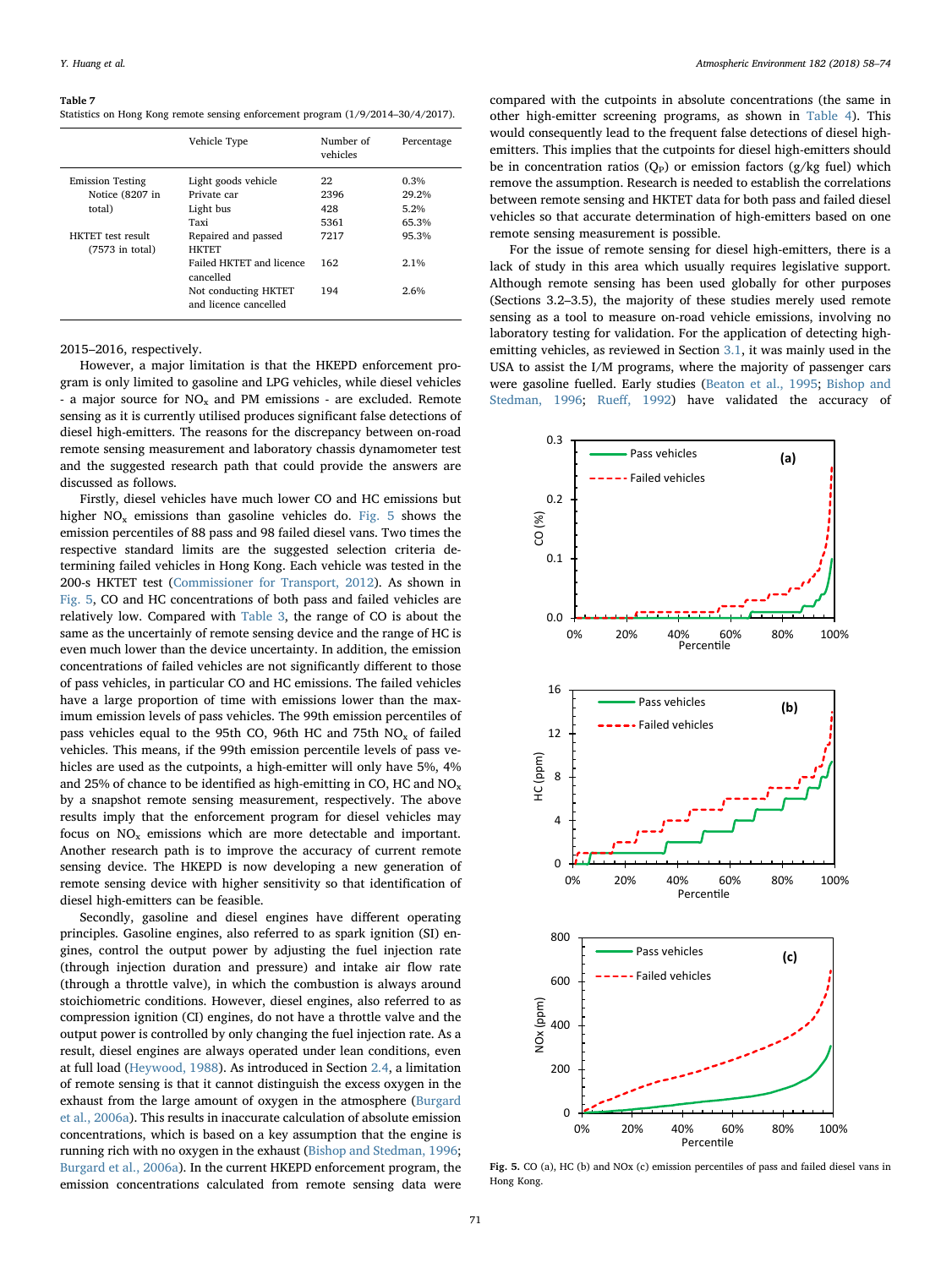identification of high-emitters by roadside or laboratory testing. However, the vehicles used were few and all gasoline vehicles. Later studies ([Environtest, 2013](#page-16-34); [ESP and McClintock, 2007](#page-16-28); [McClintock, 2011b](#page-17-30); [Pujadas et al., 2017](#page-17-7)) investigated the use of remote sensing for diesel high-emitters, but no validation by roadside or laboratory testing was conducted. Therefore, to the best of the authors' knowledge, so far no publication has reported the issue of remote sensing for diesel highemitters. HKEPD is conducting multiple projects to research the performance of diesel vehicles so characterisation of emissions for different vehicle classes is established. Research into remote sensing to support this is also being undertaken with the goal to be able to utilise it for all vehicles on Hong Kong roads.

# 5. Challenges and future perspectives

Air quality is deteriorating in many countries, leading to serious concerns for public health and the need for more stringent regulations on air quality and vehicle emissions. Rapidly increasing traffic levels have contributed to a significant proportion of air pollution. Although strict and even aggressive measures (e.g. ordering half of all private cars off the road in some Chinese cities when haze occurred in winter) are taken to address the issue of air pollution, the problem does not seem to be solved satisfactorily. Therefore, understanding vehicle emissions and then controlling them are becoming an important challenge of modern society. On-road remote sensing has been proven an effective and economic tool in monitoring and controlling automotive emissions. As discussed in Section [3,](#page-6-1) remote sensing has been successfully used globally for various applications. However, the following challenges should be investigated as future perspectives.

- The instantaneous exhaust emissions of a vehicle vary significantly under both laboratory and real-world driving conditions ([Bishop](#page-16-55) [et al., 1996b;](#page-16-55) [Mendoza-Villafuerte et al., 2017;](#page-17-54) Rašić [et al., 2017](#page-17-8)), which is an intrinsic limitation for a half-second snapshot remote sensing measurement.
- Automotive emission standard limits are integrated values of a laboratory test cycle in g/km for light duty vehicles or g/kW-h for heavy duty diesel vehicles ([Williams and Minjares, 2016\)](#page-17-55), while remote sensing is only a snapshot measurement in concentration ratios ( $Q_P$ ) of pollutants over  $CO_2$  ([Burgard et al., 2006a](#page-16-10)). There is no simple comparison with cycle test results. Assumptions are made to convert these ratios to absolute concentrations (ppm or %) or EFs (g/kg fuel, g/L fuel or g/km) ([Bishop, 2014;](#page-15-3) [Burgard et al., 2006a](#page-16-10); [Lau et al., 2012](#page-16-40); [Zhou et al., 2014](#page-17-22)). They have to be carefully evaluated, especially for diesel and modern gasoline vehicles with lean combustion technology.
- The accuracy of remote sensing in identifying high-emitting diesel vehicles has not been studied yet. Most previous studies compared the calculated emission concentrations (% or ppm) with the screening cutpoints, which were not suitable for diesel vehicles. The issue of frequent false detection of diesel high-emitters was reported in Hong Kong (Section [4\)](#page-13-0). Future research is needed when using remote sensing for identification of high-emitting diesel vehicles, including more advanced remote sensing system (e.g. better sensitivity and accuracy) and improved method for determining the cutpoints.
- Most screening studies used fixed conservative cutpoints in identifying high-emitting vehicles. This may be inappropriate due to the large variability of on-road driving conditions. Dynamic cutpoints need to be developed for screening programs, which take into account the vehicle speed, acceleration, load etc. This could help increase the screening accuracy for both gasoline and diesel vehicles.
- Recent remote sensing studies had identified a gap in diesel  $NO<sub>x</sub>$ emissions between the type-approval limits and real-driving emissions ([Bishop et al., 2013](#page-15-9); [Carslaw et al., 2011](#page-16-4); [Carslaw and Rhys-](#page-16-5)[Tyler, 2013](#page-16-5); [Chen and Borken-Kleefeld, 2014](#page-16-6); [Huang et al., 2018](#page-16-61);

[Lau et al., 2012;](#page-16-40) [Pujadas et al., 2017](#page-17-7)). PEMS, which has an accuracy comparable to laboratory testing and is capable of measuring realworld driving conditions (like remote sensing), could be adopted to understand and address this gap [\(Hooftman et al., 2018\)](#page-16-65).

#### 6. Conclusions

Remote sensing of on-road vehicle emissions has been critically reviewed based on extensive scientific articles and reports. It can be summarized that remote sensing provides a method to measure various exhaust emissions of a large number of vehicles under real-world driving conditions at a relatively low cost, making it an essential supplement to laboratory emission testing. It also offers very valuable data for assessing and setting the environmental policies. As on-road remote sensing is largely an application of absorption spectroscopy, it is a differential measurement which only determines the concentration ratios of pollutants over  $CO<sub>2</sub>$ . Assumptions are made to convert these concentration ratios to absolute concentrations and emission factors. Investigations are needed to evaluate these assumptions, especially for diesel and modern gasoline vehicles with lean combustion technology. Caution is required when interpreting the remote sensing data due to its large uncertainty and the nature of high variability in real-world driving conditions. Early remote sensing studies showed that the distribution of on-road vehicle emissions was highly skewed so that typically the dirtiest 10% vehicles were responsible for more than half of the total fleet emissions while the majority of vehicles were clean and only emitted very little emissions. This justified the importance and effectiveness of using remote sensing to screen the high-emitting or clean vehicles for taking part in or exempting them from the I/M programs. However, the accuracy and number of vehicles affected by remote sensing screening programs were highly dependent on the cutpoints. Using fixed conservative cutpoints in absolute concentrations (% or ppm) may be inappropriate, in particular for diesel vehicles. Moreover, frequent false detection of high-emitting diesel vehicles was identified and reported in Hong Kong for the first time. Future work is needed to address these issues and challenges in particular for diesel vehicles due to their different combustion technology compared to gasoline vehicles.

#### References

- <span id="page-15-0"></span>[Atkins, A., Bignal, K.L., Zhou, J.L., et al., 2010. Pro](http://refhub.elsevier.com/S1352-2310(18)30187-0/sref1)files of polycyclic aromatic hydro[carbons and polychlorinated biphenyls from the combustion of biomass pellets.](http://refhub.elsevier.com/S1352-2310(18)30187-0/sref1) [Chemosphere 78, 1385](http://refhub.elsevier.com/S1352-2310(18)30187-0/sref1)–1392.
- <span id="page-15-5"></span>[BAR, 2001. Remote Sensing Device High Emitter Identi](http://refhub.elsevier.com/S1352-2310(18)30187-0/sref2)fication with Confirmatory [Roadside Inspection. Bureau of Automotive Repair, Engineering and Research](http://refhub.elsevier.com/S1352-2310(18)30187-0/sref2) [Branch](http://refhub.elsevier.com/S1352-2310(18)30187-0/sref2).
- <span id="page-15-6"></span>[Baum, M.M., Kiyomiya, E.S., Kumar, S., et al., 2001. Multicomponent remote sensing of](http://refhub.elsevier.com/S1352-2310(18)30187-0/sref3) [vehicle exhaust by dispersive absorption spectroscopy. 2. Direct on-road ammonia](http://refhub.elsevier.com/S1352-2310(18)30187-0/sref3) [measurements. Environ. Sci. Technol. 35, 3735](http://refhub.elsevier.com/S1352-2310(18)30187-0/sref3)–3741.
- <span id="page-15-10"></span>[Baum, M.M., Kiyomiya, E.S., Kumar, S., et al., 2000. Multicomponent remote sensing of](http://refhub.elsevier.com/S1352-2310(18)30187-0/sref4) [vehicle exhaust by dispersive absorption spectroscopy. 1. E](http://refhub.elsevier.com/S1352-2310(18)30187-0/sref4)ffect of fuel type and [catalyst performance. Environ. Sci. Technol. 34, 2851](http://refhub.elsevier.com/S1352-2310(18)30187-0/sref4)–2858.
- <span id="page-15-7"></span>[Beaton, S.P., Bishop, G.A., Stedman, D.H., 1992. Emission characteristics of Mexico city](http://refhub.elsevier.com/S1352-2310(18)30187-0/sref5) [vehicles. J. Air Waste Manag. Assoc. 42, 1424](http://refhub.elsevier.com/S1352-2310(18)30187-0/sref5)–1429.
- <span id="page-15-1"></span>[Beaton, S.P., Bishop, G.A., Zhang, Y., et al., 1995. On-road vehicle emissions: regulations,](http://refhub.elsevier.com/S1352-2310(18)30187-0/sref6) costs, and benefi[ts. Science 268, 991](http://refhub.elsevier.com/S1352-2310(18)30187-0/sref6)–993.
- <span id="page-15-3"></span>[Bishop, G.A., 2014. FEAT Equations for CO, HC and NO.](http://refhub.elsevier.com/S1352-2310(18)30187-0/sref7) University of Denver.
- <span id="page-15-13"></span>[Bishop, G.A., Burgard, D.A., Dalton, T.R., et al., 2006. Winter motor-vehicle emissions in](http://refhub.elsevier.com/S1352-2310(18)30187-0/sref8) [Yellowstone national park. Environ. Sci. Technol. 40, 2505](http://refhub.elsevier.com/S1352-2310(18)30187-0/sref8)–2510.
- <span id="page-15-11"></span>[Bishop, G.A., McLaren, S.E., Stedman, D.H., et al., 1996a. Method comparisons of vehicle](http://refhub.elsevier.com/S1352-2310(18)30187-0/sref9) [emissions measurements in the fort mchenry and Tuscarora mountain tunnels.](http://refhub.elsevier.com/S1352-2310(18)30187-0/sref9) [Atmos. Environ. 30, 2307](http://refhub.elsevier.com/S1352-2310(18)30187-0/sref9)–2316.
- <span id="page-15-12"></span>[Bishop, G.A., Morris, J.A., Stedman, D.H., 2001a. Snowmobile contributions to mobile](http://refhub.elsevier.com/S1352-2310(18)30187-0/sref10) [source emissions in Yellowstone national park. Environ. Sci. Technol. 35, 2874](http://refhub.elsevier.com/S1352-2310(18)30187-0/sref10)–2881.
- <span id="page-15-4"></span>[Bishop, G.A., Morris, J.A., Stedman, D.H., et al., 2001b. The e](http://refhub.elsevier.com/S1352-2310(18)30187-0/sref11)ffects of altitude on heavy[duty diesel truck on-road emissions. Environ. Sci. Technol. 35, 1574](http://refhub.elsevier.com/S1352-2310(18)30187-0/sref11)–1578.
- <span id="page-15-8"></span>[Bishop, G.A., Peddle, A.M., Stedman, D.H., et al., 2010. On-road emission measurements](http://refhub.elsevier.com/S1352-2310(18)30187-0/sref12) [of reactive nitrogen compounds from three California cities. Environ. Sci. Technol.](http://refhub.elsevier.com/S1352-2310(18)30187-0/sref12) [44, 3616](http://refhub.elsevier.com/S1352-2310(18)30187-0/sref12)–3620.
- <span id="page-15-9"></span>[Bishop, G.A., Schuchmann, B.G., Stedman, D.H., 2013. Heavy-duty truck emissions in the](http://refhub.elsevier.com/S1352-2310(18)30187-0/sref13) [south coast air basin of California. Environ. Sci. Technol. 47, 9523](http://refhub.elsevier.com/S1352-2310(18)30187-0/sref13)–9529.
- <span id="page-15-2"></span>[Bishop, G.A., Schuchmann, B.G., Stedman, D.H., et al., 2012a. Emission changes resulting](http://refhub.elsevier.com/S1352-2310(18)30187-0/sref14)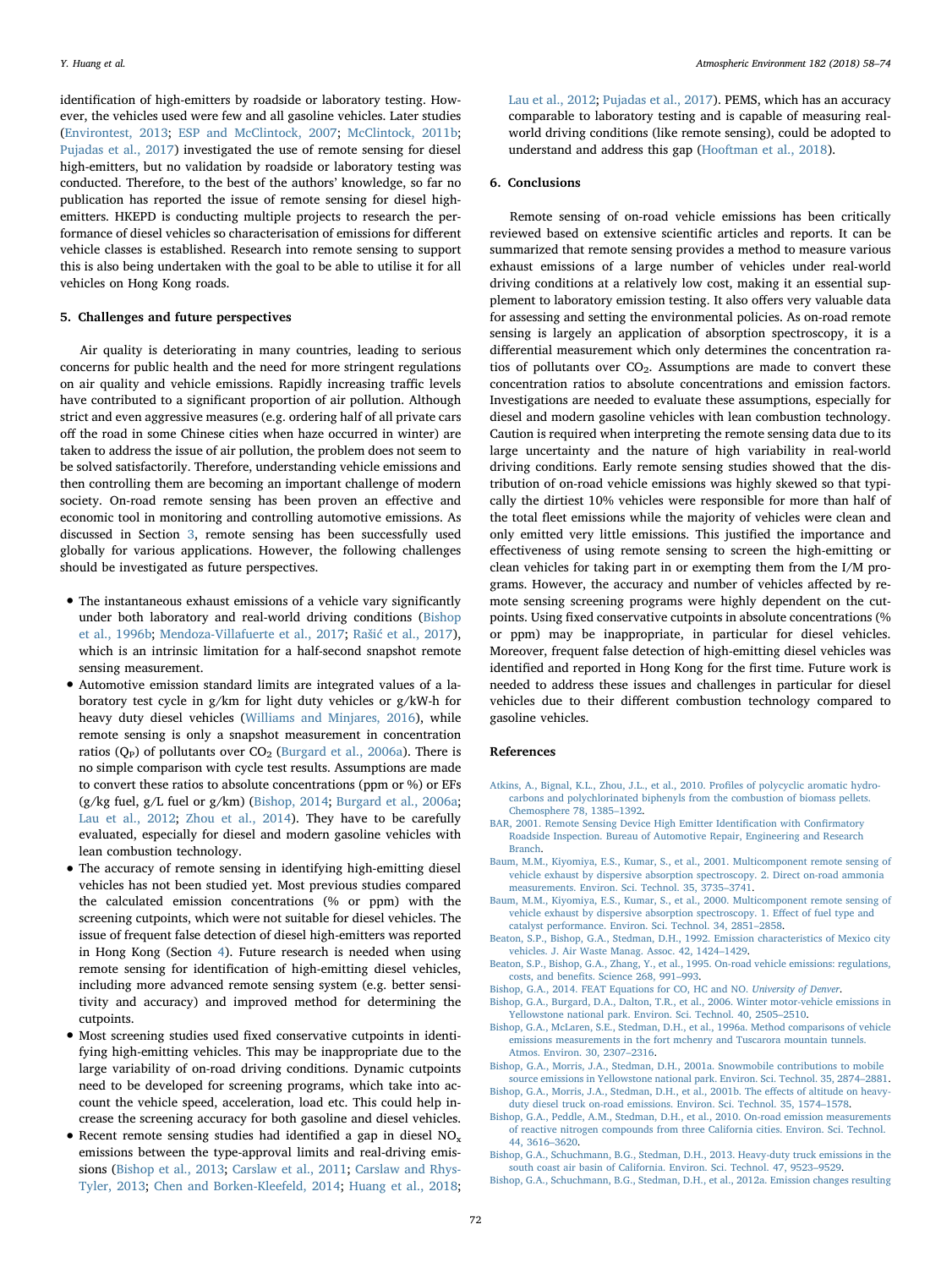[from the san pedro bay, California ports truck retirement program. Environ. Sci.](http://refhub.elsevier.com/S1352-2310(18)30187-0/sref14) [Technol. 46, 551](http://refhub.elsevier.com/S1352-2310(18)30187-0/sref14)–558.

- <span id="page-16-36"></span>[Bishop, G.A., Schuchmann, B.G., Stedman, D.H., et al., 2012b. Multispecies remote sen](http://refhub.elsevier.com/S1352-2310(18)30187-0/sref15)[sing measurements of vehicle emissions on Sherman Way in Van Nuys, California. J.](http://refhub.elsevier.com/S1352-2310(18)30187-0/sref15) [Air Waste Manag. Assoc. 62, 1127](http://refhub.elsevier.com/S1352-2310(18)30187-0/sref15)–1133.
- <span id="page-16-11"></span>[Bishop, G.A., Starkey, J.R., Ihlenfeldt, A., et al., 1989. IR long-path photometry: a remote](http://refhub.elsevier.com/S1352-2310(18)30187-0/sref16) [sensing tool for automobile emissions. Anal. Chem. 61, 671A](http://refhub.elsevier.com/S1352-2310(18)30187-0/sref16)–677A.
- <span id="page-16-53"></span>[Bishop, G.A., Stedman, D.H., 1989. Oxygenated Fuels, a Remote Sensing Evaluation. SAE](http://refhub.elsevier.com/S1352-2310(18)30187-0/sref17) [paper 891116](http://refhub.elsevier.com/S1352-2310(18)30187-0/sref17).
- <span id="page-16-54"></span>[Bishop, G.A., Stedman, D.H., 1990. On-road carbon monoxide emission measurement](http://refhub.elsevier.com/S1352-2310(18)30187-0/sref18) [comparisons for the 1988-1989 Colorado oxy-fuels program. Environ. Sci. Technol.](http://refhub.elsevier.com/S1352-2310(18)30187-0/sref18) [24, 843](http://refhub.elsevier.com/S1352-2310(18)30187-0/sref18)–847.
- <span id="page-16-12"></span>[Bishop, G.A., Stedman, D.H., 1996. Measuring the emissions of passing cars. Accounts](http://refhub.elsevier.com/S1352-2310(18)30187-0/sref19) [Chem. Res. 29, 489](http://refhub.elsevier.com/S1352-2310(18)30187-0/sref19)–495.
- <span id="page-16-26"></span>[Bishop, G.A., Stedman, D.H., 2008. A decade of on-road emissions measurements.](http://refhub.elsevier.com/S1352-2310(18)30187-0/sref20) [Environ. Sci. Technol. 42, 1651](http://refhub.elsevier.com/S1352-2310(18)30187-0/sref20)–1656.
- <span id="page-16-21"></span>[Bishop, G.A., Stedman, D.H., 2013. Remote Measurements of On-road Emissions from](http://refhub.elsevier.com/S1352-2310(18)30187-0/sref21) [Heavy-duty Diesel Vehicles in California: Year 5, 2012.](http://refhub.elsevier.com/S1352-2310(18)30187-0/sref21) University of Denver, Denver, [CO 80208](http://refhub.elsevier.com/S1352-2310(18)30187-0/sref21).
- <span id="page-16-15"></span>[Bishop, G.A., Stedman, D.H., 2015a. On-road Remote Sensing of Automobile Emissions in](http://refhub.elsevier.com/S1352-2310(18)30187-0/sref22) [the Chicago Area: Fall 2014. CRC Report No. E-106, Georgia USA.](http://refhub.elsevier.com/S1352-2310(18)30187-0/sref22)
- <span id="page-16-41"></span>[Bishop, G.A., Stedman, D.H., 2015b. Reactive nitrogen species emission trends in three](http://refhub.elsevier.com/S1352-2310(18)30187-0/sref23) light-/medium-duty United States fl[eets. Environ. Sci. Technol. 49, 11234](http://refhub.elsevier.com/S1352-2310(18)30187-0/sref23)–11240.
- <span id="page-16-55"></span>[Bishop, G.A., Stedman, D.H., Ashbaugh, L., 1996b. Motor vehicle emissions variability. J.](http://refhub.elsevier.com/S1352-2310(18)30187-0/sref24) [Air Waste Manag. Assoc. 46, 667](http://refhub.elsevier.com/S1352-2310(18)30187-0/sref24)–675.
- <span id="page-16-14"></span>[Bishop, G.A., Stedman, D.H., Burgard, D.A., et al., 2016. High-mileage light-duty](http://refhub.elsevier.com/S1352-2310(18)30187-0/sref25) fleet [vehicle emissions: their potentially overlooked importance. Environ. Sci. Technol. 50,](http://refhub.elsevier.com/S1352-2310(18)30187-0/sref25) 5405–[5411](http://refhub.elsevier.com/S1352-2310(18)30187-0/sref25).

<span id="page-16-51"></span>[Bishop, G.A., Stedman, D.H., de la Garza Castro, J., et al., 1997. On-road remote sensing](http://refhub.elsevier.com/S1352-2310(18)30187-0/sref26) [of vehicle emissions in Mexico. Environ. Sci. Technol. 31, 3505](http://refhub.elsevier.com/S1352-2310(18)30187-0/sref26)–3510.

- <span id="page-16-58"></span>[Bishop, G.A., Stedman, D.H., Hektner, M., et al., 1999. An in-use snowmobile emission](http://refhub.elsevier.com/S1352-2310(18)30187-0/sref27) [survey in Yellowstone national park. Environ. Sci. Technol. 33, 3924](http://refhub.elsevier.com/S1352-2310(18)30187-0/sref27)–3926.
- <span id="page-16-31"></span>[Bishop, G.A., Stedman, D.H., Hutton, R.B., et al., 2000. Drive-by motor vehicle Emissions:](http://refhub.elsevier.com/S1352-2310(18)30187-0/sref28) [immediate feedback in reducing air pollution. Environ. Sci. Technol. 34, 1110](http://refhub.elsevier.com/S1352-2310(18)30187-0/sref28)–1116.
- <span id="page-16-30"></span>[Bishop, G.A., Stedman, D.H., Peterson, J.E., et al., 1993. A cost-e](http://refhub.elsevier.com/S1352-2310(18)30187-0/sref29)ffectiveness study of [carbon monoxide emissions reduction utilizing remote sensing. Air Waste 43,](http://refhub.elsevier.com/S1352-2310(18)30187-0/sref29) 978–[988](http://refhub.elsevier.com/S1352-2310(18)30187-0/sref29).
- <span id="page-16-24"></span>[Bishop, G.A., Zhang, Y., McLaren, S.E., et al., 1994. Enhancements of remote sensing for](http://refhub.elsevier.com/S1352-2310(18)30187-0/sref30) [vehicle emissions in tunnels. Air Waste 44, 169](http://refhub.elsevier.com/S1352-2310(18)30187-0/sref30)–175.
- <span id="page-16-7"></span>[Borken-Kleefeld, J., 2013. Guidance Note about On-road Vehicle Emissions Remote](http://refhub.elsevier.com/S1352-2310(18)30187-0/sref31) [Sensing. International Council on Clean Transportation, Vienna Austria.](http://refhub.elsevier.com/S1352-2310(18)30187-0/sref31)
- <span id="page-16-56"></span>[Borken-Kleefeld, J., Chen, Y., 2015. New emission deterioration rates for gasoline cars](http://refhub.elsevier.com/S1352-2310(18)30187-0/sref32) – [results from long-term measurements. Atmos. Environ. 101, 58](http://refhub.elsevier.com/S1352-2310(18)30187-0/sref32)–64.
- <span id="page-16-10"></span>[Burgard, D.A., Bishop, G.A., Stadtmuller, R.S., et al., 2006a. Spectroscopy applied to on](http://refhub.elsevier.com/S1352-2310(18)30187-0/sref33)[road mobile source emissions. Appl. Spectrosc. 60, 135A](http://refhub.elsevier.com/S1352-2310(18)30187-0/sref33)–148A.
- <span id="page-16-39"></span>Burgard, [D.A., Bishop, G.A., Stedman, D.H., 2006b. Remote sensing of ammonia and](http://refhub.elsevier.com/S1352-2310(18)30187-0/sref34) [sulfur dioxide from on-road light duty vehicles. Environ. Sci. Technol. 40,](http://refhub.elsevier.com/S1352-2310(18)30187-0/sref34) [7018](http://refhub.elsevier.com/S1352-2310(18)30187-0/sref34)–7022.
- <span id="page-16-16"></span>[Burgard, D.A., Bishop, G.A., Stedman, D.H., et al., 2006c. Remote sensing of in-use heavy](http://refhub.elsevier.com/S1352-2310(18)30187-0/sref35)[duty diesel trucks. Environ. Sci. Technol. 40, 6938](http://refhub.elsevier.com/S1352-2310(18)30187-0/sref35)–6942.
- <span id="page-16-59"></span>[Burgard, D.A., Bria, C.R.M., 2016. Bridge-based sensing of NOx and SO2 emissions from](http://refhub.elsevier.com/S1352-2310(18)30187-0/sref36) [ocean-going ships. Atmos. Environ. 136, 54](http://refhub.elsevier.com/S1352-2310(18)30187-0/sref36)–60.
- <span id="page-16-60"></span>[Burgard, D.A., Bria, C.R.M., Berenbeim, J.A., 2011. Remote sensing of emissions from in](http://refhub.elsevier.com/S1352-2310(18)30187-0/sref37)[use small engine marine vessels. Environ. Sci. Technol. 45, 2894](http://refhub.elsevier.com/S1352-2310(18)30187-0/sref37)–2901.
- <span id="page-16-13"></span>[Burgard, D.A., Dalton, T.R., Bishop, G.A., et al., 2006d. Nitrogen dioxide, sulfur dioxide,](http://refhub.elsevier.com/S1352-2310(18)30187-0/sref38) [and ammonia detector for remote sensing of vehicle emissions. Rev. Sci. Instrum. 77,](http://refhub.elsevier.com/S1352-2310(18)30187-0/sref38) [014101](http://refhub.elsevier.com/S1352-2310(18)30187-0/sref38).
- <span id="page-16-25"></span>[Burgard, D.A., Provinsal, M.N., 2009. On-road, in-use gaseous emission measurements by](http://refhub.elsevier.com/S1352-2310(18)30187-0/sref39) [remote sensing of school buses equipped with diesel oxidation catalysts and diesel](http://refhub.elsevier.com/S1352-2310(18)30187-0/sref39) particulate fi[lters. J. Air Waste Manag. Assoc. 59, 1468](http://refhub.elsevier.com/S1352-2310(18)30187-0/sref39)–1473.
- <span id="page-16-17"></span>[Cadle, S.H., Stephens, R.D., 1994. Remote sensing of vehicle exhaust emission. Environ.](http://refhub.elsevier.com/S1352-2310(18)30187-0/sref40) [Sci. Technol. 28, 258A](http://refhub.elsevier.com/S1352-2310(18)30187-0/sref40)–264A.
- <span id="page-16-4"></span>[Carslaw, D.C., Beevers, S.D., Tate, J.E., et al., 2011. Recent evidence concerning higher](http://refhub.elsevier.com/S1352-2310(18)30187-0/sref41) [NOx emissions from passenger cars and light duty vehicles. Atmos. Environ. 45,](http://refhub.elsevier.com/S1352-2310(18)30187-0/sref41) [7053](http://refhub.elsevier.com/S1352-2310(18)30187-0/sref41)–7063.
- <span id="page-16-5"></span>[Carslaw, D.C., Rhys-Tyler, G., 2013. New insights from comprehensive on-road mea](http://refhub.elsevier.com/S1352-2310(18)30187-0/sref42)[surements of NOx, NO2 and NH3 from vehicle emission remote sensing in London,](http://refhub.elsevier.com/S1352-2310(18)30187-0/sref42) [UK. Atmos. Environ. 81, 339](http://refhub.elsevier.com/S1352-2310(18)30187-0/sref42)–347.
- <span id="page-16-44"></span>[Carslaw, D.C., Williams, M.L., Tate, J.E., et al., 2013. The importance of high vehicle](http://refhub.elsevier.com/S1352-2310(18)30187-0/sref43) [power for passenger car emissions. Atmos. Environ. 68, 8](http://refhub.elsevier.com/S1352-2310(18)30187-0/sref43)–16.
- <span id="page-16-18"></span>[Chan, T.L., Ning, Z., 2005. On-road remote sensing of diesel vehicle emissions mea](http://refhub.elsevier.com/S1352-2310(18)30187-0/sref44)[surement and emission factors estimation in Hong Kong. Atmos. Environ. 39,](http://refhub.elsevier.com/S1352-2310(18)30187-0/sref44) 6843–[6856](http://refhub.elsevier.com/S1352-2310(18)30187-0/sref44).
- <span id="page-16-45"></span>[Chan, T.L., Ning, Z., Leung, C.W., et al., 2004. On-road remote sensing of petrol vehicle](http://refhub.elsevier.com/S1352-2310(18)30187-0/sref45) [emissions measurement and emission factors estimation in Hong Kong. Atmos.](http://refhub.elsevier.com/S1352-2310(18)30187-0/sref45) [Environ. 38, 2055](http://refhub.elsevier.com/S1352-2310(18)30187-0/sref45)–2066.
- <span id="page-16-6"></span>[Chen, Y., Borken-Kleefeld, J., 2014. Real-driving emissions from cars and light com](http://refhub.elsevier.com/S1352-2310(18)30187-0/sref46)mercial vehicles – [results from 13 years remote sensing at Zurich/CH. Atmos.](http://refhub.elsevier.com/S1352-2310(18)30187-0/sref46) [Environ. 88, 157](http://refhub.elsevier.com/S1352-2310(18)30187-0/sref46)–164.
- <span id="page-16-57"></span>[Chen, Y., Borken-Kleefeld, J., 2016. NOx emissions from diesel passenger cars worsen](http://refhub.elsevier.com/S1352-2310(18)30187-0/sref47) [with age. Environ. Sci. Technol. 50, 3327](http://refhub.elsevier.com/S1352-2310(18)30187-0/sref47)–3332.
- <span id="page-16-64"></span>[Commissioner for Transport, 2012. Code of Practice for Designated Vehicle Emission](http://refhub.elsevier.com/S1352-2310(18)30187-0/sref48) [Testing Centres, vol. 3](http://refhub.elsevier.com/S1352-2310(18)30187-0/sref48).
- <span id="page-16-52"></span>[Dohanich, F.A., Hudak, P.F., Atkinson, S.F., 2004. On-road remote sensing of motor ve](http://refhub.elsevier.com/S1352-2310(18)30187-0/sref49)[hicle emissions: associations between exhaust pollutant levels and vehicle year. Int. J.](http://refhub.elsevier.com/S1352-2310(18)30187-0/sref49) [Environ. Stud. 61, 139](http://refhub.elsevier.com/S1352-2310(18)30187-0/sref49)–143.
- <span id="page-16-46"></span>[Ekström, M., Sjödin, Å., Andreasson, K., 2004. Evaluation of the COPERT III emission](http://refhub.elsevier.com/S1352-2310(18)30187-0/sref50) [model with on-road optical remote sensing measurements. Atmos. Environ. 38,](http://refhub.elsevier.com/S1352-2310(18)30187-0/sref50) 6631–[6641](http://refhub.elsevier.com/S1352-2310(18)30187-0/sref50).
- <span id="page-16-34"></span>[Environtest, 2013. Greater Vancouver Regional District Remote Sensing Device Trial for](http://refhub.elsevier.com/S1352-2310(18)30187-0/sref51) [Monitoring Heavy-duty Vehicle Emissions. Envirotest Canada](http://refhub.elsevier.com/S1352-2310(18)30187-0/sref51).
- <span id="page-16-28"></span>[ESP, McClintock, P.M., 2007. 2007 High Emitter Remote Sensing Project. Southeast](http://refhub.elsevier.com/S1352-2310(18)30187-0/sref52) Michigan [Council of Governments.](http://refhub.elsevier.com/S1352-2310(18)30187-0/sref52)
- <span id="page-16-3"></span>[European Commission, 2012. Amending Regulation \(EC\) No 7152007 of the European](http://refhub.elsevier.com/S1352-2310(18)30187-0/sref53) [Parliament and of the Council and Commission Regulation \(EC\) No 6922008 as re](http://refhub.elsevier.com/S1352-2310(18)30187-0/sref53)[gards emissions from light passenger and commercial vehicles \(Euro 6\). O](http://refhub.elsevier.com/S1352-2310(18)30187-0/sref53)fficial J. [Eur. Union 142, 16](http://refhub.elsevier.com/S1352-2310(18)30187-0/sref53)–24.
- <span id="page-16-2"></span>[European Parliament and Council, 1998. Directive 98/69/EC of the European parliament](http://refhub.elsevier.com/S1352-2310(18)30187-0/sref54) and of the Council. Offi[cial J. Eur. Communities](http://refhub.elsevier.com/S1352-2310(18)30187-0/sref54).
- <span id="page-16-0"></span>[Franco, V., Kousoulidou, M., Muntean, M., et al., 2013. Road vehicle emission factors](http://refhub.elsevier.com/S1352-2310(18)30187-0/sref55) [development: a review. Atmos. Environ. 70, 84](http://refhub.elsevier.com/S1352-2310(18)30187-0/sref55)–97.
- <span id="page-16-49"></span>[Fujita, E.M., Campbell, D.E., Zielinska, B., et al., 2012. Comparison of the MOVES2010a,](http://refhub.elsevier.com/S1352-2310(18)30187-0/sref56) [MOBILE6.2, and EMFAC2007 mobile source emission models with on-road tra](http://refhub.elsevier.com/S1352-2310(18)30187-0/sref56)ffic [tunnel and remote sensing measurements. J. Air Waste Manag. Assoc. 62,](http://refhub.elsevier.com/S1352-2310(18)30187-0/sref56) 1134–[1149](http://refhub.elsevier.com/S1352-2310(18)30187-0/sref56).
- <span id="page-16-37"></span>[Guenther, P.L., Bishop, G.A., Peterson, J.E., et al., 1994. Emissions from 200 000 vehicles:](http://refhub.elsevier.com/S1352-2310(18)30187-0/sref57) [a remote sensing study. Sci. Total Environ. 146, 297](http://refhub.elsevier.com/S1352-2310(18)30187-0/sref57)–302.
- <span id="page-16-35"></span>[Guo, H., Zeng, J., Hu, Y., 2006. Neural network modeling of vehicle gross emitter pre](http://refhub.elsevier.com/S1352-2310(18)30187-0/sref58)[diction based on remote sensing data. In: 2006 IEEE International Conference on](http://refhub.elsevier.com/S1352-2310(18)30187-0/sref58) [Networking, Sensing and Control.](http://refhub.elsevier.com/S1352-2310(18)30187-0/sref58)
- <span id="page-16-47"></span>[Guo, H., Zhang, Q.-y., Shi, Y., et al., 2007a. Evaluation of the International Vehicle](http://refhub.elsevier.com/S1352-2310(18)30187-0/sref59) [Emission \(IVE\) model with on-road remote sensing measurements. J. Environ. Sci.](http://refhub.elsevier.com/S1352-2310(18)30187-0/sref59) [19, 818](http://refhub.elsevier.com/S1352-2310(18)30187-0/sref59)–826.
- <span id="page-16-22"></span>[Guo, H., Zhang, Q., Shi, Y., et al., 2007b. On-road remote sensing measurements and fuel](http://refhub.elsevier.com/S1352-2310(18)30187-0/sref60)[based motor vehicle emission inventory in Hangzhou, China. Atmos. Environ. 41,](http://refhub.elsevier.com/S1352-2310(18)30187-0/sref60) 3095–[3107](http://refhub.elsevier.com/S1352-2310(18)30187-0/sref60).
- <span id="page-16-19"></span><span id="page-16-1"></span>[Haagen-Smit, A.J., 1962. Smog control - is it just around the corner? Eng. Sci. 26, 9](http://refhub.elsevier.com/S1352-2310(18)30187-0/sref61)–14. [Heywood, J.B., 1988. Internal Combustion Engine Fundamentals Ed](http://refhub.elsevier.com/S1352-2310(18)30187-0/sref62)ˆeds. McGraw-Hill [Book Company.](http://refhub.elsevier.com/S1352-2310(18)30187-0/sref62)
- <span id="page-16-63"></span>HKEPD, 2017. Legislative Council Panel on Environmental Affairs, Improvement of Roadside Air Quality. LC Paper No. CB(1)949/16-17(03). [http://www.legco.gov.](http://www.legco.gov.hk/yr16-17/english/panels/ea/papers/ea20170522cb1-949-3-e.pdf) [hk/yr16-17/english/panels/ea/papers/ea20170522cb1-949-3-e.pdf](http://www.legco.gov.hk/yr16-17/english/panels/ea/papers/ea20170522cb1-949-3-e.pdf).
- <span id="page-16-62"></span>HKEPD, accessed 18.05.2017, Strengthened Emissions Control for Petrol and LPG Vehicles, Environmental Protection Department, The Government of the Hong Kong Special Administrative Region, [http://www.epd.gov.hk/epd/english/](http://www.epd.gov.hk/epd/english/environmentinhk/air/guide_ref/remote_sensing_Petrol_n_LPG.htm) [environmentinhk/air/guide\\_ref/remote\\_sensing\\_Petrol\\_n\\_LPG.htm.](http://www.epd.gov.hk/epd/english/environmentinhk/air/guide_ref/remote_sensing_Petrol_n_LPG.htm)
- <span id="page-16-65"></span>[Hooftman, N., Messagie, M., Van Mierlo, J., et al., 2018. A review of the European pas](http://refhub.elsevier.com/S1352-2310(18)30187-0/sref65)senger car regulations – [real driving emissions vs local air quality. Renew. Sustain.](http://refhub.elsevier.com/S1352-2310(18)30187-0/sref65) [Energy Rev. 86, 1](http://refhub.elsevier.com/S1352-2310(18)30187-0/sref65)–21.
- <span id="page-16-29"></span>Horiba, 2017. Specifi[cations of Horiba On-board Emissions Measurement System OBS-](http://refhub.elsevier.com/S1352-2310(18)30187-0/sref66)[2200.](http://refhub.elsevier.com/S1352-2310(18)30187-0/sref66)
- <span id="page-16-42"></span>[Huang, Y., Hong, G., Huang, R., 2015. Numerical investigation to the dual-fuel spray](http://refhub.elsevier.com/S1352-2310(18)30187-0/sref67) [combustion process in an ethanol direct injection plus gasoline port injection \(EDI +](http://refhub.elsevier.com/S1352-2310(18)30187-0/sref67) [GPI\) engine. Energy Convers. Manag. 92, 275](http://refhub.elsevier.com/S1352-2310(18)30187-0/sref67)–286.
- <span id="page-16-61"></span>[Huang, Y., Organ, B., Zhou, J.L., et al., 2018. Emission measurement of diesel vehicles in](http://refhub.elsevier.com/S1352-2310(18)30187-0/sref68) [Hong Kong through on-road remote sensing: performance review and identi](http://refhub.elsevier.com/S1352-2310(18)30187-0/sref68)fication [of high-emitters. Environ. Pollut. 237, 133](http://refhub.elsevier.com/S1352-2310(18)30187-0/sref68)–142.
- <span id="page-16-27"></span>[Jimenez, J.L., McRae, G.J., Nelson, D.D., et al., 2000. Remote sensing of NO and NO2](http://refhub.elsevier.com/S1352-2310(18)30187-0/sref69) emissions [from heavy-duty diesel trucks using tunable diode lasers. Environ. Sci.](http://refhub.elsevier.com/S1352-2310(18)30187-0/sref69) [Technol. 34, 2380](http://refhub.elsevier.com/S1352-2310(18)30187-0/sref69)–2387.
- <span id="page-16-9"></span>[Ke, H., Ondov, J.M., Rogge, W.F., 2013. Detailed emission pro](http://refhub.elsevier.com/S1352-2310(18)30187-0/sref70)files for on-road vehicles [derived from ambient measurements during a windless tra](http://refhub.elsevier.com/S1352-2310(18)30187-0/sref70)ffic episode in Baltimore [using a multi-model approach. Atmos. Environ. 81, 280](http://refhub.elsevier.com/S1352-2310(18)30187-0/sref70)–287.
- <span id="page-16-23"></span>[Ko, Y.-W., Cho, C.-H., 2006. Characterization of large](http://refhub.elsevier.com/S1352-2310(18)30187-0/sref71) fleets of vehicle exhaust emissions [in middle Taiwan by remote sensing. Sci. Total Environ. 354, 75](http://refhub.elsevier.com/S1352-2310(18)30187-0/sref71)–82.
- <span id="page-16-48"></span>[Kuhns, H.D., Mazzoleni, C., Moosmüller, H., et al., 2004. Remote sensing of PM, NO, CO](http://refhub.elsevier.com/S1352-2310(18)30187-0/sref72) [and HC emission factors for on-road gasoline and diesel engine vehicles in Las Vegas,](http://refhub.elsevier.com/S1352-2310(18)30187-0/sref72) [NV. Sci. Total Environ. 322, 123](http://refhub.elsevier.com/S1352-2310(18)30187-0/sref72)–137.
- <span id="page-16-8"></span>[Lau, C.F., Rakowska, A., Townsend, T., et al., 2015. Evaluation of diesel](http://refhub.elsevier.com/S1352-2310(18)30187-0/sref73) fleet emissions [and control policies from plume chasing measurements of on-road vehicles. Atmos.](http://refhub.elsevier.com/S1352-2310(18)30187-0/sref73) [Environ. 122, 171](http://refhub.elsevier.com/S1352-2310(18)30187-0/sref73)–182.
- <span id="page-16-40"></span>[Lau, J., Hung, W.T., Cheung, C.S., 2012. Observation of increases in emission from](http://refhub.elsevier.com/S1352-2310(18)30187-0/sref74) [modern vehicles over time in Hong Kong using remote sensing. Environ. Pollut. 163,](http://refhub.elsevier.com/S1352-2310(18)30187-0/sref74) 14–[23](http://refhub.elsevier.com/S1352-2310(18)30187-0/sref74).
- <span id="page-16-50"></span>[Lawson, D.R., Groblicki, P.J., Stedman, D.H., et al., 1990. Emissions from lit-use motor](http://refhub.elsevier.com/S1352-2310(18)30187-0/sref75) [vehicles in Los Angeles: a pilot study of remote sensing and the inspection and](http://refhub.elsevier.com/S1352-2310(18)30187-0/sref75) [maintenance program. J. Air Waste Manag. Assoc. 40, 1096](http://refhub.elsevier.com/S1352-2310(18)30187-0/sref75)–1105.
- <span id="page-16-20"></span>[Li, Z., Kang, Y., Lv, W., et al., 2016. Remote sensing and arti](http://refhub.elsevier.com/S1352-2310(18)30187-0/sref76)ficial neural network esti[mation of on-road vehicle emissions. In: 2016 International Conference on Advanced](http://refhub.elsevier.com/S1352-2310(18)30187-0/sref76) [Robotics and Mechatronics \(ICARM\)](http://refhub.elsevier.com/S1352-2310(18)30187-0/sref76).
- <span id="page-16-38"></span>[Mazzoleni, C., Kuhns, H.D., Moosmüller, H., et al., 2004a. On-road vehicle particulate](http://refhub.elsevier.com/S1352-2310(18)30187-0/sref77) [matter and gaseous emission distributions in Las vegas, Nevada, compared with other](http://refhub.elsevier.com/S1352-2310(18)30187-0/sref77) [areas. J. Air Waste Manag. Assoc. 54, 711](http://refhub.elsevier.com/S1352-2310(18)30187-0/sref77)–726.
- <span id="page-16-43"></span>[Mazzoleni, C., Moosmüller, H., Kuhns, H.D., et al., 2004b. Correlation between auto](http://refhub.elsevier.com/S1352-2310(18)30187-0/sref78)[motive CO, HC, NO, and PM emission factors from on-road remote sensing: im](http://refhub.elsevier.com/S1352-2310(18)30187-0/sref78)[plications for inspection and maintenance programs. Transport. Res. D-Tr. E. 9,](http://refhub.elsevier.com/S1352-2310(18)30187-0/sref78) 477–[496](http://refhub.elsevier.com/S1352-2310(18)30187-0/sref78).
- <span id="page-16-32"></span>[McClintock, P., 1999. Remote Sensing Measurements of Real World High Exhaust](http://refhub.elsevier.com/S1352-2310(18)30187-0/sref79) [Emitters, CRC Project No. E-23-interim Report. Colorado Department of Public](http://refhub.elsevier.com/S1352-2310(18)30187-0/sref79) [Health and Environment.](http://refhub.elsevier.com/S1352-2310(18)30187-0/sref79)
- <span id="page-16-33"></span>[McClintock, P.M., 2011a. The Colorado Remote Sensing Program January](http://refhub.elsevier.com/S1352-2310(18)30187-0/sref80) – December [2010. The Colorado Department of Public Health and Environment](http://refhub.elsevier.com/S1352-2310(18)30187-0/sref80).